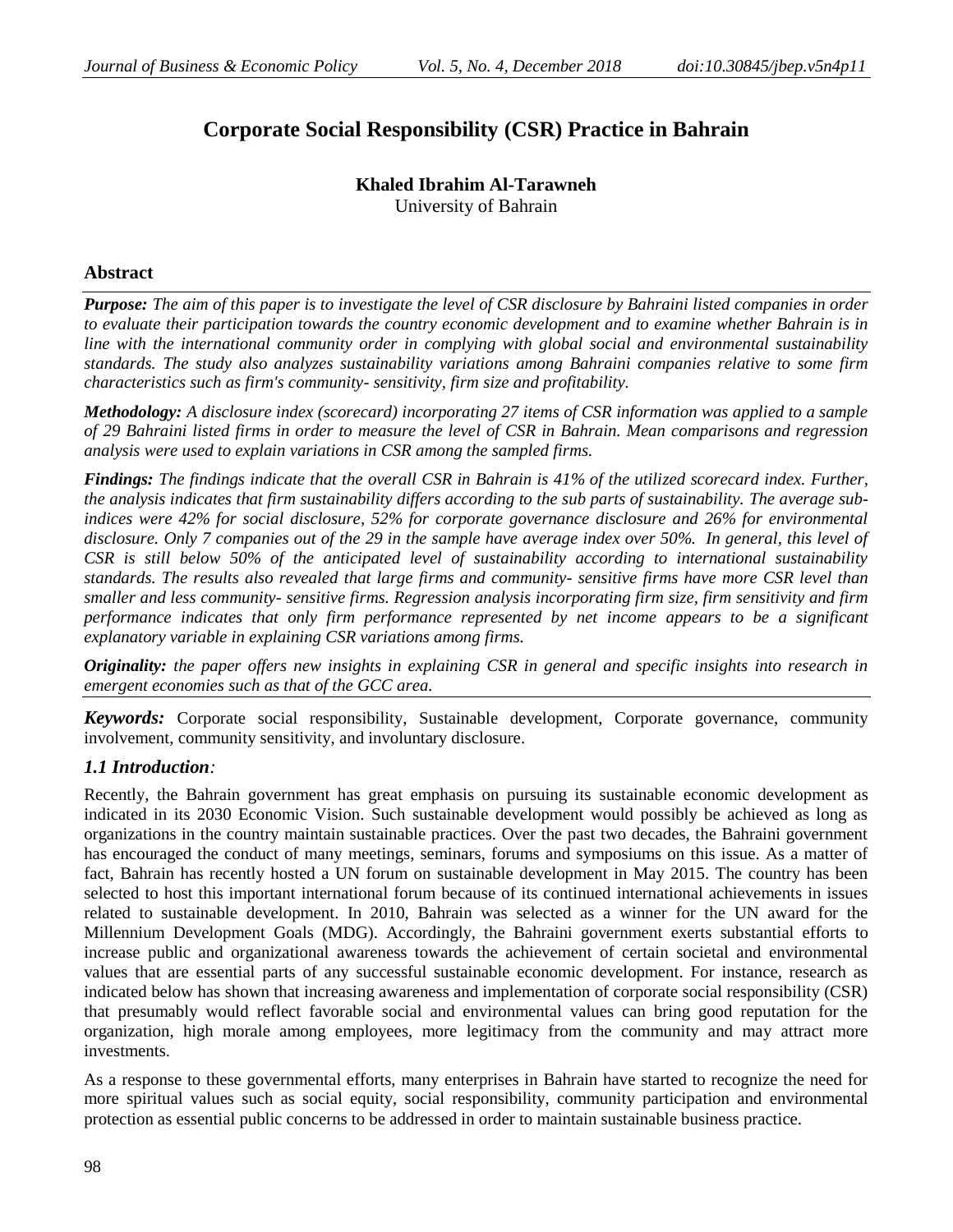Due to this pressure from the government and some other stakeholders to be more transparent about business activities, many of the listed companies in Bahrain have voluntarily responded by disclosing information beyond the obligatory financial statements, and thus reporting information about their activities and their social and environmental impacts on society.

Consequently, there has been a progressive growth of sustainability reporting practice in Bahrain especially by business firms. This is clear through the increased number of companies issuing sustainability reports in recent years in order to show that their business practice is more humane, more ethical and more responsible towards the achievement of the government's sustainability mission.

The question that would arise which is the main purpose of this research paper is to investigate whether the reported sustainability performances by Bahraini companies match the expectations raised by the required sustainable economic development of the country. Therefore, this study aims to investigate whether the level of reported sustainable practice by Bahraini firms reaches an acceptable level based on international sustainability standards that would lead to classify such practice as sustainable. This is an urgent research question which has not been addressed by previous researchers. The results of such investigation would give indication whether Bahrain is in the right track for its sought sustainable development. That is, if the results show that higher level of sustainability performances are reported by Bahraini firms, then we would conclude that the government has succeeded in shaping the practice of business enterprises towards sustainability and this in turn will lead to the achievement of its sought sustainable development. On the other hand, if the results indicate low level of sustainability performances by Bahraini companies, then the government represented by its regulatory agencies would be advised to follow other mechanisms in order to induce sustainability practices of Bahraini companies.

#### **1.2 Objectives of the Study:**

- 1- To explore how the practice of CSR by Bahraini companies can strengthen and advance sustainable economic development for the country in the sense that such practice can lead to healthy and prosperous society.
- 2- To analyze sustainability variations among Bahraini companies relative to some firm characteristics such as industry type, size and profitability. This analysis may help in planning the economic development of the country.
- 3- To measure the level of reported sustainability by Bahraini companies in order to evaluate corporate participation towards the achievement of the country's sustainable economic development. In fact, CSR and economic development interdependence have far more economic and societal benefits than just doing acceptable practice. They have the potential to raise Bahrain's ranking on a number of global indices.
- 4- To provide evidence that Bahrain is in line with the international community order by complying with global social and environmental standards. This can be achieved by comparing the level of reported sustainability in Bahrain with an international CSR index that is recommended globally.
- 5- Based on the results, draw conclusion regarding the participation of companies towards the country economic development. This in turn will help in assessing the needs, opportunities and challenges for CSR capacity building in Bahrain.

#### **1.3 Corporate Sustainability and Economic Development**

Recently most corporations around the world have confronted with increased pressure from internal and external stakeholders to report not only on their financial performance, but also on their social and environmental performance. Ballou *et al.* (2006) cited that corporate sustainability is a conjunction of two terms—sustainable development and corporate social responsibility. Corporate social responsibility (CSR), also referred to as "Triple bottom line reporting' (TBL) requires reporting non-financial key performance indicators related to social and environmental issues in addition to the traditional financial performance indicators. Sustainable development is a broad concept that balances the need for economic growth with environmental protection and social equity. Corporate social responsibility is dedicated to a broader set of stakeholders, not just shareholders (Ballou et al. 2006). That is, corporate sustainability reports can reach local communities, environmental groups, legislators, employees, and investors.

Recently, the need for CSR reporting arose as a response to many corporate scandals, financial crises, climate change, the commitment to a lower-carbon future and concern about human rights, product safety, poverty reduction, etc. (Noronha, Tou, Cynthia, & Guan, 2012).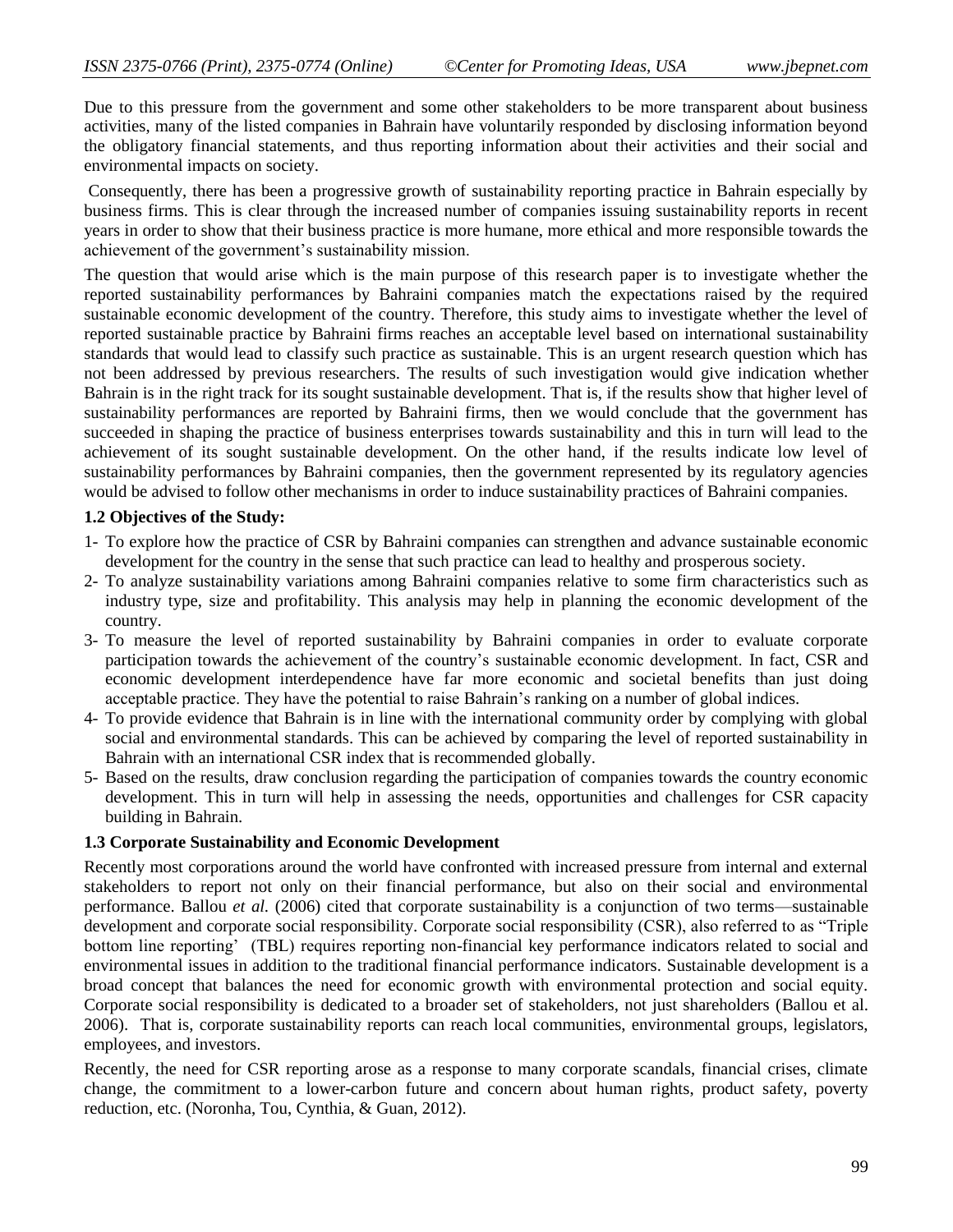In other words, it became a necessary tool in order to seek sustainable development and should be more than just an effective public relations tool adopted by a company to increase corporate profitability (Tinker & Niemark, 1987).

However, examining the reasons and methods of companies' corporate social responsibility (CSR) reporting appears a promising field of research, and sustainability reporting becomes the subject of increased attention from the business as well as the academic community.

Corporate sustainability should not be an isomorphic practice in which a firm pretends the concern towards social affairs while the real motive is to achieve higher profits. Rather, corporate sustainability should be linked to its responsibility towards social, environmental, and economic issues addressed in its daily activities. This means that the business firm could have sustainability embedded in all of its policies; human resource policies, health and safety measures, employees instructions, supply chain activities, engagement with the local community, social and educational activities, environmental concerns, sustainable consumption, financial and governance decisions, new product or service innovations, and so forth. Once the firm addresses the concerns of these issues in its policies and business strategies, then we have a sustainable business enterprise or a socially responsible firm. If all firms follow this type of sustainability at the micro level, then there would be sustainability at the macro level for the whole economy of the country. A sustainable enterprise economy produces wealth, preserves the natural environment and nurtures social capital (McIntosh, 2008, p. 147). If the enterprise, in all its shapes and forms, can adopt sustainability as its template according to the CSR standards, then we would have a sustainable economic unit. This sustainable unit along with others with similar practice will help in gearing production, consumption and efficiency to finding innovative and profitable solutions to issues of clean energy, the conservation of biological resources, increasing transparency and accountability of organizations, and decision-making and finding leaders for the common good (McIntosh, 2008, p. 140).

According to the UNCTAD 2011 World Investment Report, CSR standards can help governments on their economic developments. The report suggests the manifestation of CSR into national policies and international trade and investment regimes. In this regards, the report emphasized two critical issues to be addressed; improving CSR reporting by business firms highlights future policy for development and strengthening capacity building program which assists firms in developing countries to meet international best practice in this area.

As stated by Porter and Kramer (2006), when looked at strategically, CSR can become a source of tremendous social progress, as the business applies its considerable resources, expertise, and insights to activities that benefit society, then a symbiotic relationship develops: the success of the company and the success of the community become mutually reinforcing.

## *2. Literature Review:*

Most prior studies of corporate social responsibility (CSR) disclosures are conducted on firms from developed countries (i.e. Bolivar and Garcia, 2004; Branco and Rodrigues, 2008; Bolivar, 2009; Razeed, 2010 and Pozniak et al., 2011). For these countries, corporate sustainability is not an important issue to their economic development simply because their economies are already well developed. For this reason the research questions of these studies were focused on various issues such as the market reaction to the level of voluntary disclosures (i.e. Ingram, 1978; Anderson and Frankle, 1980; Jaggi and Freedman, 1982; Freedman, 1986), studying the relationship between performance and CSR (i.e. Artiach et al., 2010; Nilipour and Nilipour, 2012; Tsoutsoura, 2004; McGuire et al., 1988), Or studying the factors or organizational characteristics that explain the extent or variations of corporate voluntary disclosure (i.e. Lindblom, 1984; Guthrie and Parker, 1989; Wallace et al., 1994; Wallace and Naser, 1995; Naser and Al-Khatib, 2000;

However, there is substantial evidence that societies around the world are demanding corporations to be more socially responsive (Ballou et al., 2006). As such, the choice to begin reporting on sustainability issues would appear to be in line with the social values people appreciate or favor. The organization perhaps most acknowledged as the leader in the development of sustainability reporting guidelines (Ballou et al., 2006; Gray, 2006; Woods, 2003), claims accrue benefits with respect to networking and communications, brand and reputation enhancement [\(www.globalreporting.org\)](http://www.globalreporting.org/), to the extent that shareholders interpret such benefits as leading to increased long-term value for the firm and the initiation of sustainability reporting would be expected to lead to positive market reactions[5]. The practice of CSR at the organizational level is found to be linked to the configuration and transformation of societal development. As indicated by Porter and Kramer (2006): CSR can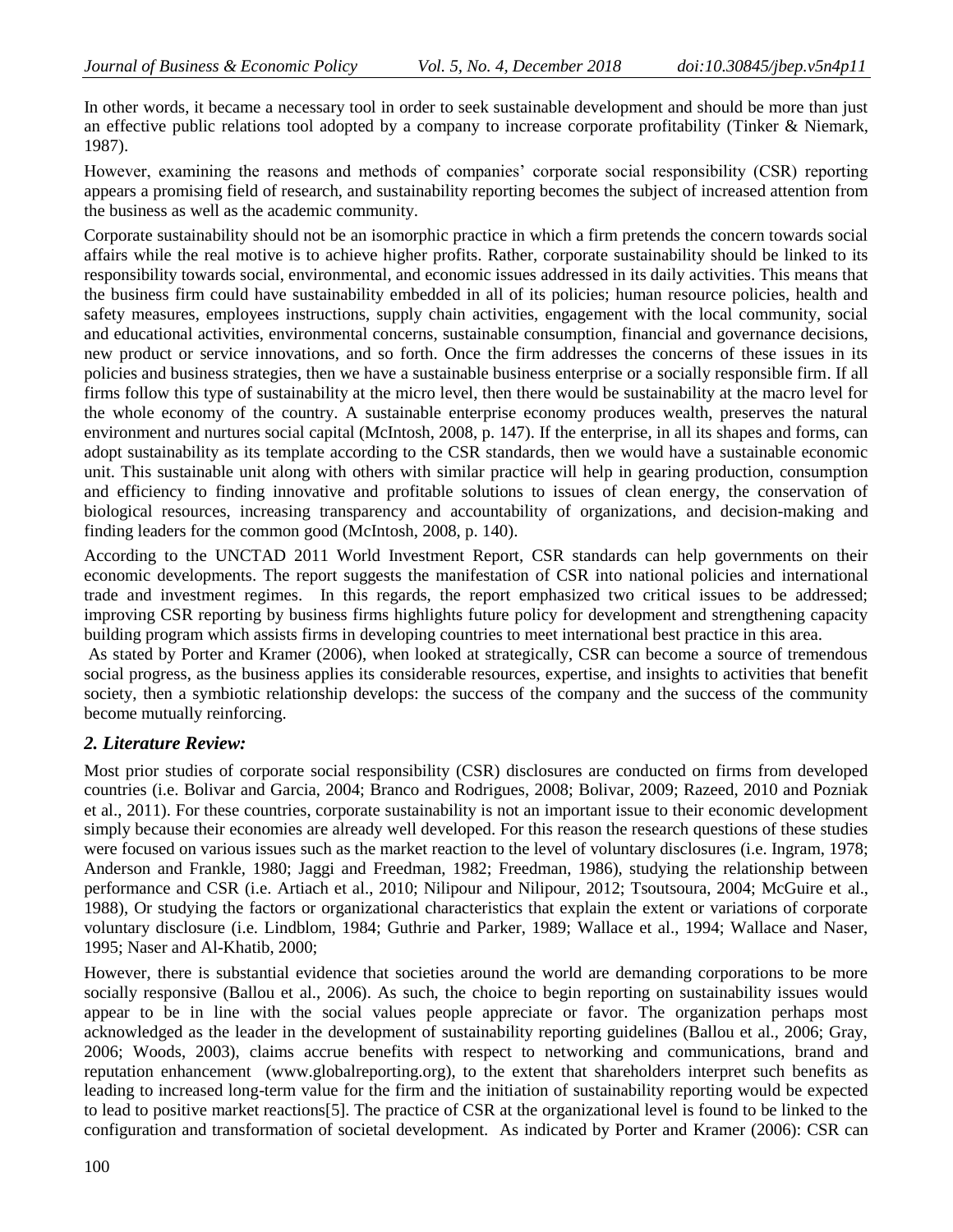become a source of tremendous social progress, as the business applies its considerable resources, expertise, and insights to activities that benefit society. That is, the success of the company will reinforce the success of the society.

Kitzmueller and Shimshak (2012, p. 58) stated that "CSR constitute a special form of investment innovation that benefit society with some costs in the short run but would result in positive benefits in the long run. If a business implements its sustainability report accurately, completely, and timely, it will be able to increase its productivity and efficiency through process optimization. Therefore, cost savings are promised, which in turn, will result in higher economic return and increased firm's value. Hence, the reporting firm might enjoy the benefit of profit maximization or a better financial performance.

Conceptually, CSR refers to a company's voluntary contribution to sustainable development beyond what is required by law or regulation. Even though sustainability reporting is still voluntary, public and institutional pressure rises constantly. Thus, firms that report before it becomes mandatory may enhance their legitimacy and satisfy the expectations of internal and external stakeholders (Lindblom, 1984; Guthrie and Parker, 1989; Patten, 1992; Mathews, 1993). This in turn may create, maintain, or improve the business relationship with stakeholders and increase their understanding for the business activities and strategies. If sustainability activities are implemented accurately and contribute positively towards a sustainable economic development, the reporting firms are most likely to enjoy an improved image as well as a better reputation.

These conceptual benefits have attracted many large global companies to practice CSR. According to a recent survey by KPMG in 2011, 95% of the 250 largest global companies currently report on CSR issues. Hence, the area of reporting practices of companies appears to be a promising field of research for academics around the world. As contended by some other researchers, business firms should create value to all of theirs' constituencies by seeking long term benefits to investors, community and environment (Donaldson and Preston, 1995; Mackey, 2005).

However, numerous theories have been used to explain the existence of corporate disclosure of financial and nonfinancial information (CSR). For example, because of the information asymmetry between the different stakeholders, as explained by Agency Theory (Jensen and Macklin, 1976), companies use the disclosure of different information related to a company's performance (financial information) in order to decrease these asymmetries (Cormier, Magnan, & Van Velthoven, 2005). Other empirical research has used legitimacy and stakeholder theory to Justify CSR reporting as a mean of reducing information asymmetry (Deegan, 2002). Both theories provide an argument that CSR disclosure is a way of information asymmetry reduction and therefore can be an effective tool to legitimize the company's activities among the wide range of its stakeholders. Thus, these theories overcome the limitation of Agency theory, which is mostly focused on monetary considerations (Ferrero et al., 2013). According to legitimacy theory, companies are allowed to operate in their societies as entities as long as they adopt the practices that are in compliance with societal norms, expectations and values (Suchman, 1995 and Deegan, 2002). When it comes to CSR, it also implies that a company can gain legitimacy by voluntarily disclosing environmental and social information (Deegan, 2002).

Some other researchers adopted the stakeholder Theory to explain CSR by companies (Longo, Mura, & Bonoli, 2005; Doukakis, Kapardis & Katsioloudes, 2005; Uhlaner, van Goor-Balk, & Masurel, 2004). Stakeholder theory was first introduced in 1984 by Freeman and the core of this theory holds that companies have a social responsibility, meaning that they are obligated to consider the interests of all stakeholders groups affected by their actions. Therefore, not only shareholders but also other stakeholders of the company such as suppliers, customers, employees, etc. should be considered relevant in the decision making process of the company. A company should seek to provide a balance between the interests of its diverse stakeholders and CSR reporting might be an effective tool to satisfy their information needs and minimize the information asymmetry. According to Freeman (1984) companies try to achieve higher transparency in order to gain the approval of its diverse stakeholders. CSR reporting is therefore used to engage with different stakeholders groups that are deemed essential for the viability of the company (Roberts, 1992; Ullmann, 1985). Additionally, stakeholder theory is considered to be easy to grasp by practitioners. For example, a recent study on the CRS reporting practice of European companies by Bonson and Bednarova (2014) has indicated that the Spanish Accounting and Business Association (AECA)'s Integrated Scorecard is consistent with this theory in a sense that it provides information to all stakeholders by grouping the key performance indicators into four subcategories: economic, social, governance and environmental.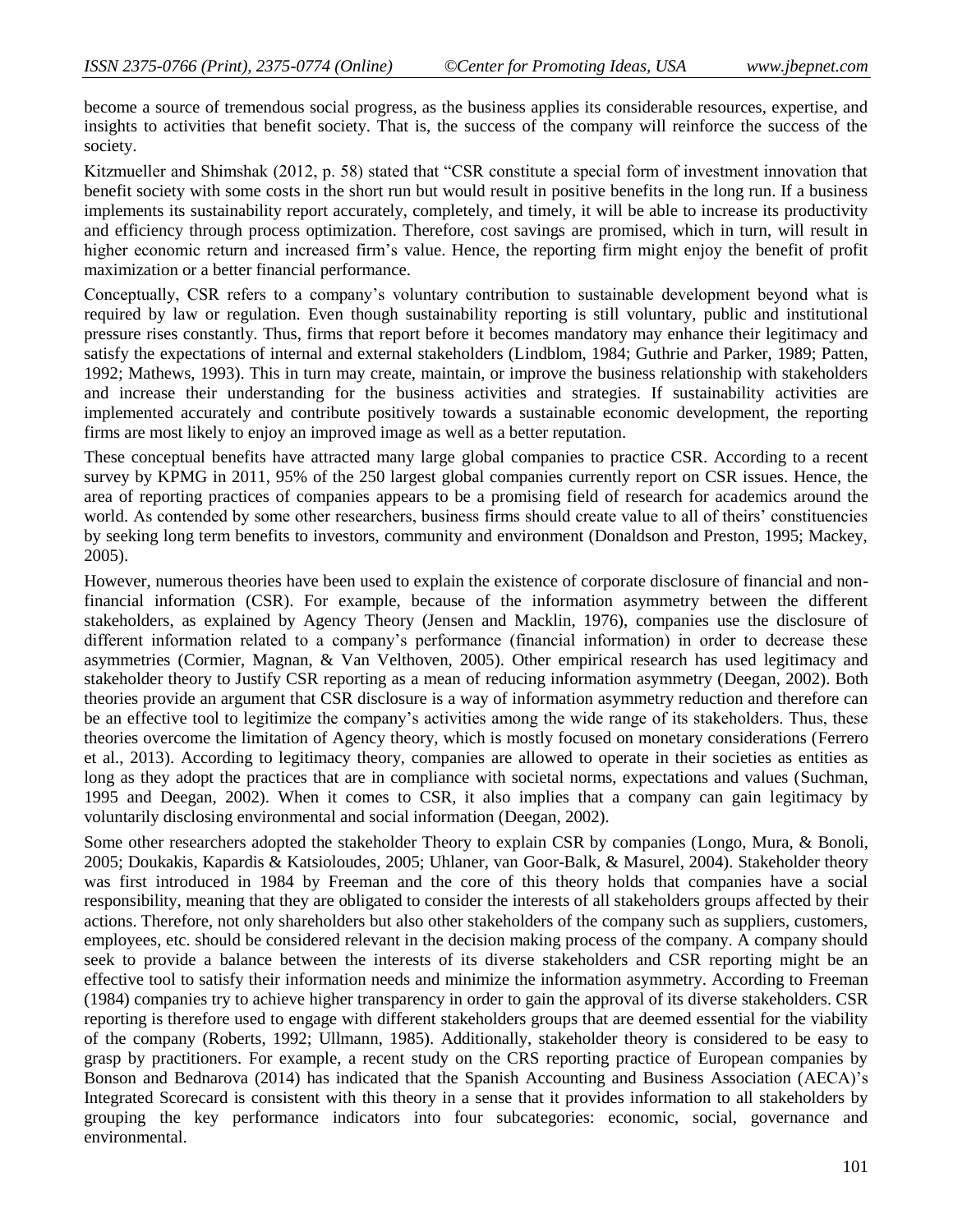Some other studies found a link between industry where the company operates and its CSR reporting practices (Frynas, 2010; Azim, Ahmed, & Islam, 2009; Outtes-Wanderley et al., 2008; Ogrizek, 2002 etc). For example, Azim et al. (2009) and Ogrizek (2002) concluded that financial services among all other industries represent the leading sector. The study of Frynas (2010) found that the Oil and gas companies scored the highest rank in terms of CSR reporting. Outtes-Wanderley et al. (2008) concluded that the energy sector, banking and telecommunications reported the most on sustainability. Hence, these studies present contradictory results given the fact that they have ignored other industry-specific factors such as the level of risk and societal and environmental sensitiveness. Whereas, Snider et al. (2003) stressed that companies operating in an industry with higher social and environmental impacts face stronger stakeholder demands for greater transparency. Facing this scrutiny, these companies are required to legitimize their actions more than companies operating in low risk sectors. As reporting plays an important role in the legitimacy process, CSR disclosure might be a very effective tool to manage the perception and reputation of the company (Cho, Roberts, & Patten, 2010). A recent study by Young and Marais (2012) is a great contribution to the literature on CSR. The study conducts a content analysis to a number of research studies on CSR and provides an organized set of reasons to explain why companies report CSR. Table 1 below provides a summary to the set of reasons and the reference study or studies that indicated such reasons.

| ۰,<br>×<br>i |  |  |
|--------------|--|--|
|--------------|--|--|

| Reasons to report on CSR                                              | Reference                                   |
|-----------------------------------------------------------------------|---------------------------------------------|
| 1-To display its responsibility towards a wide range of stakeholders  | Deegan and Samkin (2006)                    |
| 2- To respond to stakeholders' expectations and contribute to society | Morsing and Shultz (2006)                   |
| well-being                                                            |                                             |
| 3- To manage and maintain their own legitimacy                        | Archel, Husillos, Larrinaga, and<br>Spence  |
|                                                                       | (2009), Castelló and Lozano (2009), Makela  |
|                                                                       | and Nasi (2010), Reverte (2009), Yongwanich |
|                                                                       | and Guthrie (2007), Deegan (2002)           |
| 4- To guard a company's reputation and identity by engaging with      | Reynolds and Yuthas (2008)                  |
| <b>Stakeholders</b>                                                   |                                             |
| 5-Long-term profitability by reducing information asymmetries and     | Merkl-Davies and Brennan (2007),            |
| improving stakeholder decision making                                 | Du, Bhattacharya, and Sen (2010)            |
| 6-To diverse institutional pressure                                   | Young and Marais (2012)                     |

However, regardless of the justifications or the reasons for CSR reporting, the extent and form of CSR reporting have become as an important issues to be considered when judging corporate accountability towards societies. This can be achieved by comparing the level of CSR by different companies. Therefore, over the last two decades, many global standards were proposed by different organizations around the globe. For example, Marimon et al (2012) provides a brief classification of corporate responsibility standards such as UN Global Compact Principles, GRI, OECD Guidelines for Multinational Enterprises, ISO 26000, AA1000, ISO 14001 and SA88000. Apparently, there is a need to have uniform international CSR reporting standards. However, among all of these standards, the Global Reporting Initiative (GRI) guidelines merit special attention as they are currently the most widely used (Ballou et al., 2006; Roca & Searcy, 2012). GRI reports currently comprise forty percent of all corporate responsibility reports worldwide (Marimon et al., 2012).

GRI disclosure is based on triple bottom line including three sets of indicators (economic, environmental and social). Even though GRI reporting has spread around the world, there is still criticism relating to the large number of indicators proposed (84 indicators), and the fact that it is quite expensive for companies to prepare the report in accordance with GRI standards, which might be the reasons for the ongoing reluctance of some companies to adopt this framework.These global standards are currently utilized by many researchers to measure corporate responsibility reporting in different region of the world. A review to some studies that have been conducted on CSR in developing nations is provided below. Khasharmeh and Suwaidan (2010) evaluated the CSR in the traditional annual reports by manufacturing listed companies in GCC countries and examined the impact of company variables in exploring variation between the sampled companies in this type of disclosure. They investigated a total of 60 annual reports issued by listed companies in the GCC. The study concluded that, on average, sampled companies provided only 26% of 45 items included in the indices with only 8 companies receiving disclosure scores of 40% or more. Further, it was revealed that the UAE outscored other countries in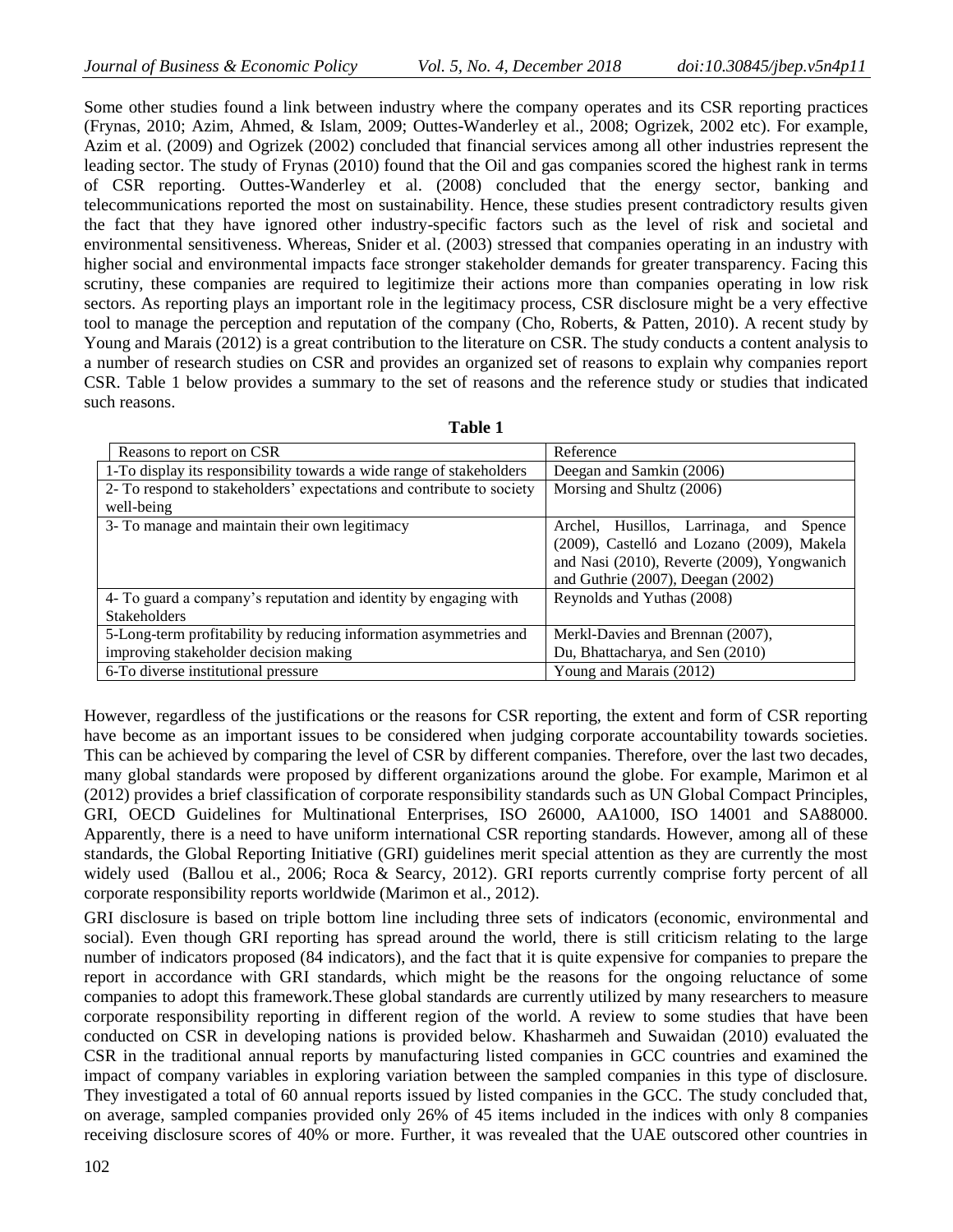CSR disclosure, and firm size and audit firms were found as major variables in explaining the variation on CSR disclosure between the GCC countries. In Malaysia, Zakaria and Dewa (2010) conducted a study about corporate social reporting in six Malaysian financial institutions. They used the content analysis method to identify and describe CSR patterns in websites and annual reports. The study found that most of banks under study disclosed information related to products and consumers, employees and community involvement. The results provided further evidence that CSR disclosures in Malaysia are ad-hoc, general and self laudatory. Also, the results provide some preliminary evidence of the possibility that CSR disclosures in Malaysia represent attempts by companies to improve their corporate image and to be seen as responsible corporate citizens.

Bonson and Bednarova (2014) conducted an empirical study to analyze the extent to which European companies report on CSR indicators, according to the Integrated Scorecard Taxonomy Scoreboard of the Spanish Accounting and Business Association (AECA), and the factors that can influence its use. Their content analysis was conducted on the annual sustainability reports on the websites of 306 Euro-zone companies listed in the STOXX Europe 600. The results revealed an intensive use of corporate governance indicators, a moderate disclosure of environmental key performance indicators (KPIs), and a low use of social indicators. The study also showed that there is an influence of sector, and the listing in DJSI on the extent of sustainability reporting. Tewari and Dave (2012) utilized the GRI standards to measure the level of CSR by a sample of Indian Companies and Multinational Companies operating in the Information and Technology sector in India. According to their findings, sustainability reports as a medium of CSR communication are quite ignored and only a few companies publish the sustainability report.

# *3. Methodology*

This study is utilizing a content analysis in order to examine the level of CSR by Bahraini companies. Content analysis has been widely employed in CSR research (Gray et al, 1995; Parker, 2005; Thomson, 2007; Bonson and Bednarova, 2014; etc) and is the most common method of analyzing social and environmental reporting, particularly in firms (Milne and Adler 1999).

## **3.1 Sample and Data:**

To examine the extent of CSR reporting by Bahraini companies, a sample of 29 listed companies were explored. Actually all 45 listed companies were considered initially but only 29 companies were found appropriate for the purpose of this study in terms of the availability of CSR information on their Websites or annual reports.

The study compiles data on selected CSR indicators that are globally recognized as proxies for corporate sustainability. This study is utilizing CSR indicators that are applicable to Bahrain as a country with an emergent economy. A modified version of the GRI (Integrated Scorecard) similar to that used by Bonson and Bednarova (2014) is used here to measure corporate sustainability in Bahrain. Table (2) summarizes the indicators of the suggested integrated scorecard applicable to Bahrain according to three subcategories: social; governance and environmental. The items in the table are selected from the GRI-G3 indicators that are applicable to companies in Bahrain.

| Social Indicators (14)       | Human resources       | Employee training                 |    |
|------------------------------|-----------------------|-----------------------------------|----|
|                              |                       | Employee turnover                 |    |
|                              |                       | Gender diversity                  |    |
|                              |                       | Seniority                         |    |
|                              |                       | Workplace safety measures         |    |
|                              |                       | Employees fringe benefits         |    |
|                              |                       | Promotion and rewarding policies  |    |
|                              | Community involvement | Financial supports and donations  |    |
|                              |                       | Engagement in social activities   |    |
|                              | Product and customer  | Product quality rating            | 10 |
|                              |                       | Product warranties                |    |
|                              |                       |                                   |    |
|                              |                       | Product promotion programs        |    |
|                              |                       | Customer service centers          | 13 |
|                              |                       | Customer relation and support     | 14 |
| Governance Indicators (7)    | Direction             | Board members (size)              | 15 |
|                              |                       | Independence of members           | 16 |
|                              |                       | <b>Executive Committee</b>        |    |
|                              | Monitoring            | Audit Committee                   | 18 |
|                              |                       | Internal audit unit               | 19 |
|                              |                       | <b>External Auditor</b>           | 20 |
|                              |                       | Nominations committees            | 21 |
| Environmental Indicators (6) | Resource efficiency   | Energy consumption                | 22 |
|                              |                       | Water consumption                 | 23 |
|                              | Pollution             | Pollution reduction and filtering | 24 |
|                              |                       | Control over emissions            | 25 |
|                              | waste                 | Waste reduction                   | 26 |
|                              |                       | Recycling                         | 27 |

**Table (2) Indicators of Bahrain's Integrated Scorecard:**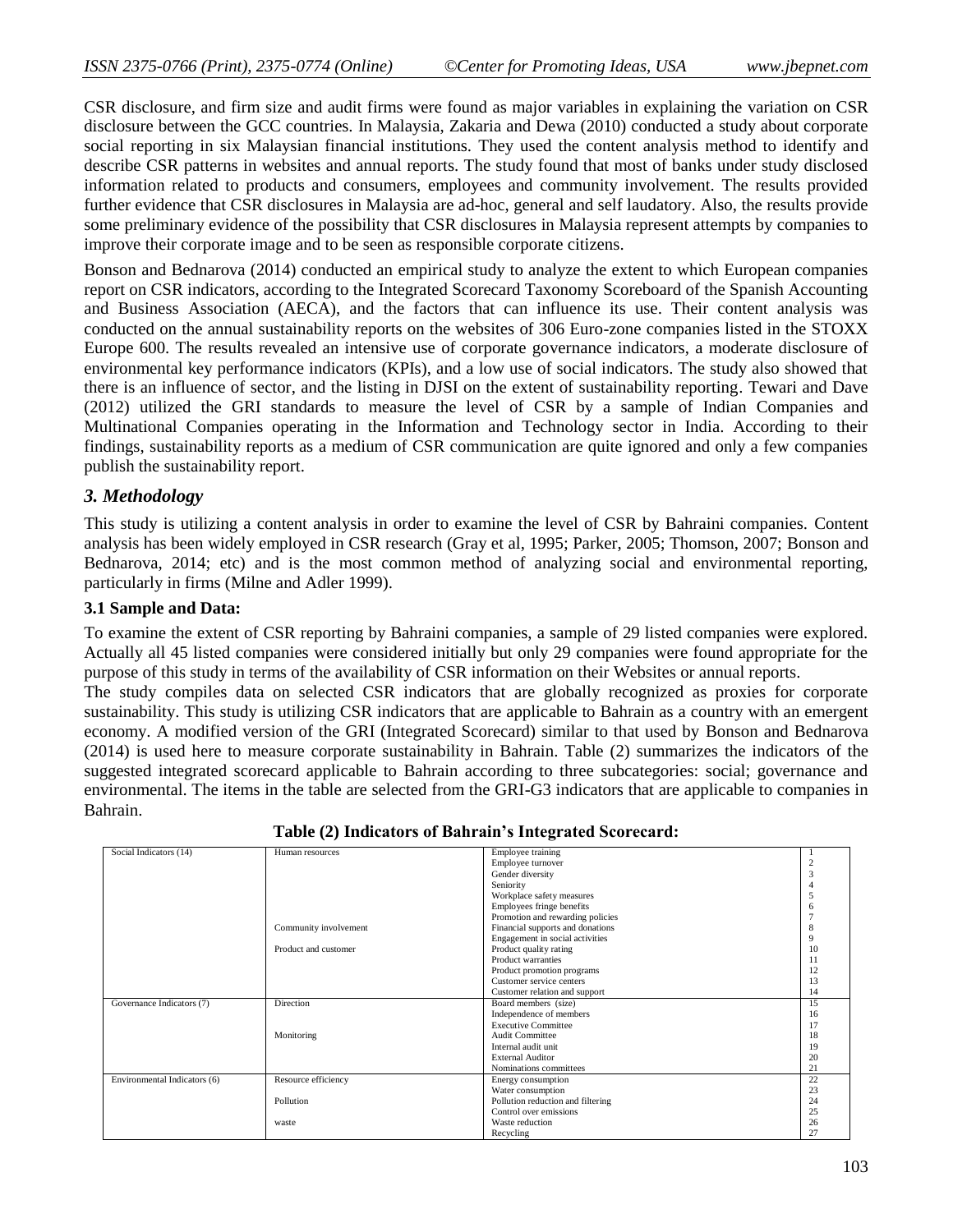The indicators are measured for the sampled companies using data that reflect practiced sustainability by these firms over the period 2011-2015 gathered through annual reports and websites. A CSR index using the Integrated Scorecard is found for each company in the sample by grouping the key sustainability indicators into three subcategories: social, governance and environmental. In fact, the most prevalent CSR activities practiced by the majority of firms in the sample are: community engagement and support, employee wellness, education reform, job creation and innovation, environment conservation, energy and water preservation, recycling, health and safety measures, corporate governance, and gender equality and diversity. Such practiced activities are reflected by the indicators in the integrated scorecard according to their subcategories.

#### **3.2 Variables:**

The dependent variable:

The dependent variable in this study is the level of corporate sustainability reporting (SCR) by Bahraini companies. To measure this variable, an index reflecting the level of CSR for each company was constructed as indicated in the analysis below.

The Independent variables:

Previous studies have explained variation of CSR among firms based on factors such as firm size, firm performance and firm type of business or industry. In this study, the variation among companies will be investigated using explanatory variables such as size, performance and firm's community sensitivity instead of industry. The community sensitivity hypothesis below explains the justifications for using firm's community sensitivity instead of focusing on the type of business.

## 3.4 **Study Hypotheses:**

#### *The general CSR level hypothesis:*

Since the main concern of this study is to investigate whether the reported sustainability performances by Bahraini companies match the expectations raised by the required sustainable economic development of the country. Therefore, this study aims to investigate whether the level of reported sustainable practice by Bahraini firms reaches an acceptable level based on international sustainability standards that would lead to classify such practice as sustainable.

To investigate the extent of CSR in Bahrain in general, the first hypothesis can be set as:

### *HO1: Reported CSR by Bahraini companies does not comply with global CSR indicators.*

#### *Community sensitivity hypothesis:*

Prior literature has shown evidence on the link between CSR practice and the industry where the company operates (Frynas, 2010; Azim, et al, 2009; Outtes-Wanderley et al., 2008; Ogrizek, 2002 etc). Therefore, in this study it merits investigating what industry or sector is more or less sustainable than others which may indicate more or less participation in the sustainable development of the country. In this study, however, the impact of industry will be treated differently. Building on the notion of Legitimacy theory, however, this study investigates practiced sustainability among companies according to their relative community sensitivity instead of industry type. This study proposes that firms from different industries operate in two types of environments; community based operations and non-community based operations. Firms in service sectors (i.e. banking, insurance, telecommunication, etc) are community based because the bulk of their operations is oriented towards local communities. These firms rely heavily on local community in the conduct of their operations. While firms in other sectors such as manufacturing, merchandising, or construction are less community based firms because the bulk of their operations are not necessarily oriented towards local community due to the possibility of exporting their operations.

According to legitimacy theory predictions, community based firms may engage themselves in community activities and support in order to build better customer relations and legitimize their operations and maintain good image. Accordingly, these companies are considered community- sensitive, given the fact that their operations are directed to their local communities. Without community engagement, social and environmental care, employee welfare, and so on, these firms may lose their legitimacy and, therefore, may suffer negative consequences or low earnings. Building customer relations through community involvement is a priority for these companies in order to gain sustainable earnings.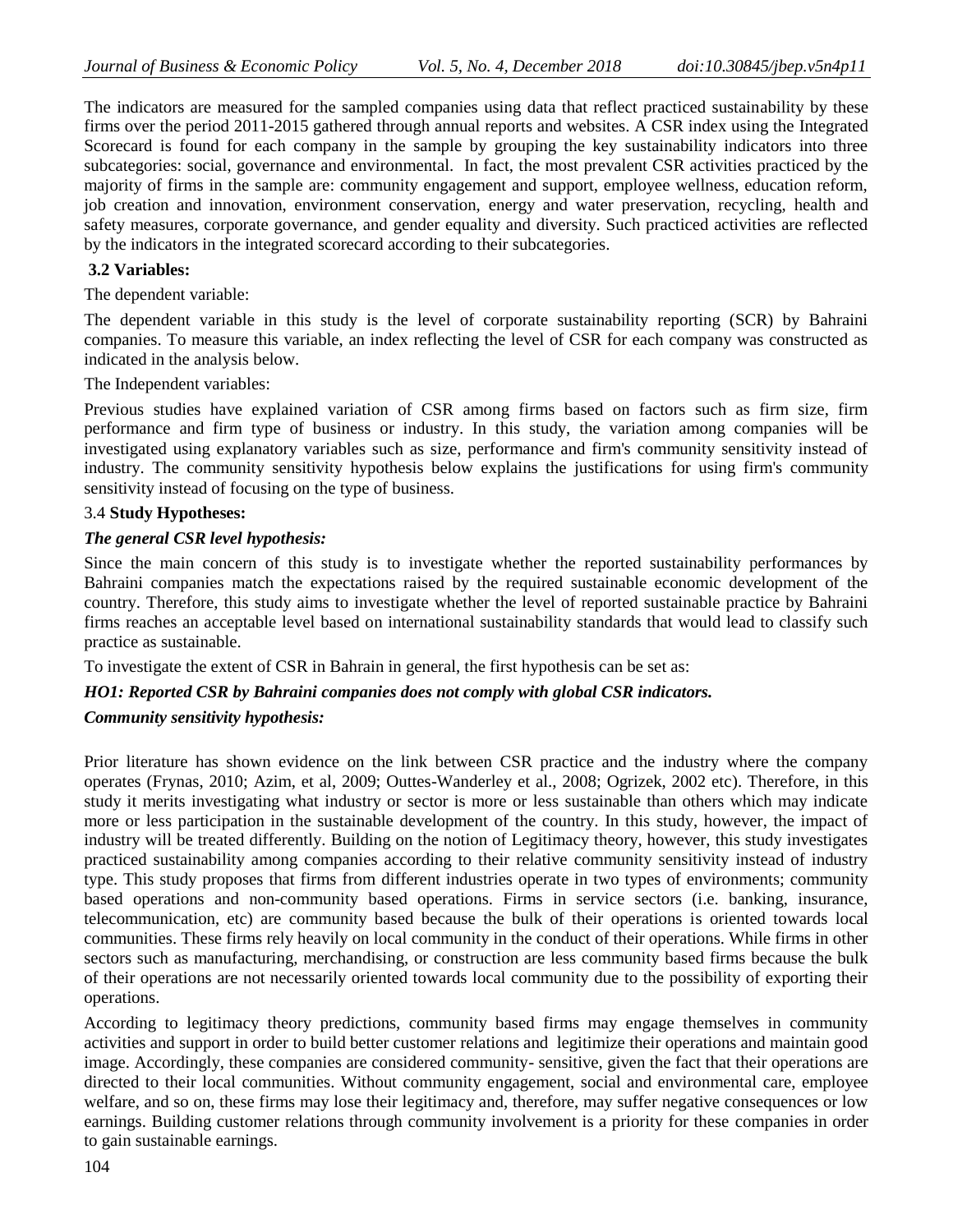On the other hand, less community based firms whose products or services could be externally consumed can be classified as less community- sensitive given the fact that their outputs are not depending thoroughly on local customers. Therefore, it is expected that their community involvement may be less than that of the first group. That is, these firms may gain their legitimacy by other means that are not necessarily local.

To simplify the investigation, the study is comparing together CSR practices of the sectors based on their community sensitivity classification. For example; banking, insurance, and telecommunication firms; are community sensitive, while product-based and construction firms are less community sensitive. Accordingly, this second hypothesis can be set as:

## *HO2: There is no significant difference in the level of CSR disclosures among Bahraini firms relative to their community-sensitivity.*

## *Size hypothesis:*

Many prior studies have shown that size of the firm is an effective variable in determining its CSR level (Gallo et al, 2011; Windsor et al, 2011; Levy et al, 2010; and Moroney et al, 2009). It is assumed that larger companies are subject to greater pressure by stakeholder demands and that is why they tend to report more on their CSR practices in order to legitimize their activities (Burke et al, 1986). Accordingly, the third hypothesis of this study can be set as:

# *HO3: The level of CSR of large Bahraini firms is not significantly different from that of smaller size firms. Performance Hypothesis:*

Prior research has shown contradictory evidence regarding the profitability of the firm as a control variable affecting the level of Corporate CSR. Since 1970s, researchers have been empirically investigating the link between CSR and financial performance of the firm. Some researchers have found a positive link (i.e. Margolis et al., 2009; Waddock and Graves, 1997) while others have found a negative link (i.e. Artiach et al., 2010; Nilipour and Nilipour, 2012; Tsoutsoura, 2004; McGuire et al., 1988). Those researchers have ascribed the negative association between CSR and performance due to the costs involved in practicing as sustainable. That is, Investing in CSR involves additional costs such as improved employee conditions, adoption of environmentally friendly practices, charitable donations etc. Such sustainable practice will put firms at an economic disadvantage compared to less socially responsible firms. Still some other researchers such as Fauzi et al. (2007) found no evidence of any significant association between CSR and financial performance. In this study, it is worth investigating the nature of association between the level of CSR of a Bahraini company and its economic performance.

If the study finds a positive relationship between practiced CSR and company profitability, then it can be concluded that Bahraini society embrace sustainable practice of companies and thus gives them legitimacy over their conduct of operations which is reflected in good performance. Thus the forth hypothesis can be set as:

# *H4: There is no positive significant relationship between the level of CSR and company performance.*

## *4. Analysis and Results*

In order to explore CSR reporting practices of Bahraini companies, a Corporate Social Responsibility Index (CSRI) score is calculated using the integrated scorecard described above. The index is found for each company in the sample by grouping the key performance indicators into three subcategories: social, governance and environmental. The approach to scoring items is essentially dichotomous in that an item under the subcategories scores one if reported and zero if it is not (see Haniffa and Cooke, 2002; Haniffa and Hudib, 2007). Scoring items are also additive and equally weighted to avoid potential scoring bias and scaling problems (Cooke, 1989). Therefore, the CSR index for each company can be found using the following equation:

$$
CSRIj = \sum_{i=1}^{N} Xi/N \dots (1)
$$

Where:

CSRIj = corporate social reporting index score for company j.

 $N =$  number of items in the index

 $Xi = 1$  if the item is disclosed

0 if the item is not disclosed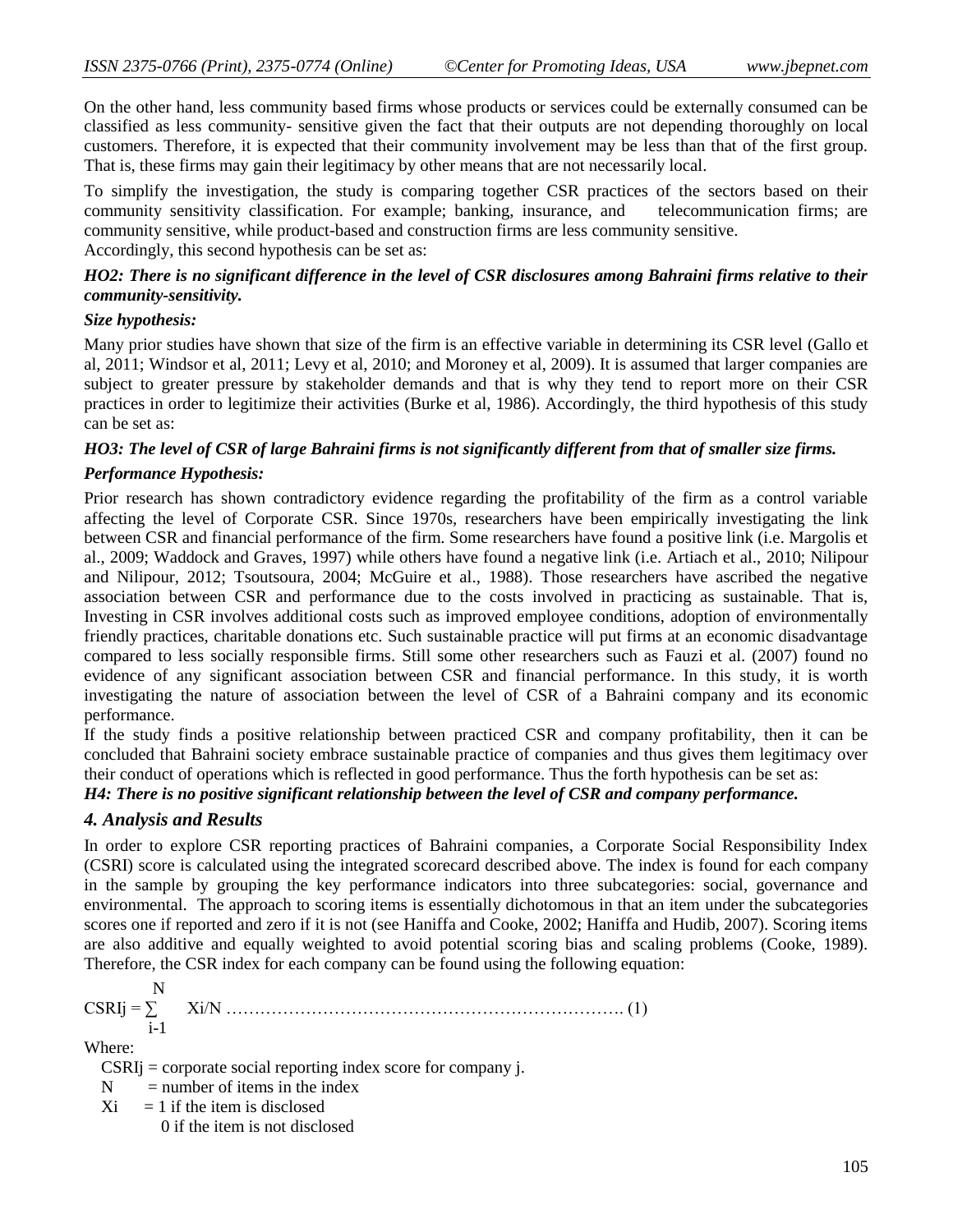To find the extent of CSR by Bahraini companies, the index of CSR for each company is found using the integrated scorecard described above and according to equation (1). Table (3) presents the calculated indices for the sampled firms.

|                |                        | Social                   |                 | Gov.           |                 | Env.           |                 | Scorecard      |                 |
|----------------|------------------------|--------------------------|-----------------|----------------|-----------------|----------------|-----------------|----------------|-----------------|
|                | Company Name           | Total                    | $\%$            | Total          | $\%$            | Total          | $\%$            | Index          | $\%$            |
|                |                        | (14)                     |                 | (7)            |                 | (6)            |                 | (27)           |                 |
| $\mathbf{1}$   | Batelco                | 12                       | 86              | $\overline{4}$ | 57              | 3              | 50              | 19             | 70              |
| $\overline{c}$ | Zain                   | 10                       | 71              | $\overline{4}$ | $\overline{57}$ | $\overline{2}$ | 33              | 16             | 59              |
| $\overline{3}$ | <b>Bahrain Cinema</b>  | 6                        | 43              | $\overline{4}$ | 57              | $\overline{2}$ | 33              | 12             | 44              |
| $\overline{4}$ | <b>Seef Properties</b> | 6                        | 43              | 3              | 43              | 1              | 17              | 10             | 37              |
| 5              | NASS Corp.             | 5                        | 36              | 3              | 43              | $\Omega$       | $\Omega$        | 8              | 30              |
| 6              | Bah. Comm. Facil.      | 8                        | 64              | $\overline{4}$ | 57              | 1              | 17              | 14             | 52              |
| $\tau$         | Bah. Duty Free         | 6                        | 43              | 3              | 43              | $\overline{2}$ | 33              | 11             | 41              |
| $8\,$          | <b>ALBA</b>            | 12                       | 86              | 6              | 86              | $\overline{4}$ | 67              | 22             | 81              |
| 9              | <b>GIPC</b>            | 8                        | 64              | $\overline{4}$ | 57              | $\overline{4}$ | 67              | 16             | 59              |
| 10             | Bah. Dev. Bank         | $\overline{4}$           | 32              | 3              | $\overline{43}$ | $\mathbf{1}$   | 17              | 8              | 30              |
| 11             | <b>NBB</b>             | 11                       | 79              | 5              | 71              | $\overline{2}$ | 33              | 18             | 67              |
| 13             | <b>KHCB</b>            | $\overline{4}$           | 32              | 3              | 43              | $\mathbf{1}$   | 17              | 8              | 30              |
| 14             | <b>GFH</b>             | 5                        | 36              | 3              | 43              | $\mathbf{1}$   | 17              | 9              | 33              |
| 12             | <b>BBK</b>             | 12                       | 86              | 5              | 71              | $\overline{2}$ | 33              | 19             | 70              |
| 15             | Ahli. Unit. Bank       | 9                        | 64              | $\overline{4}$ | 57              | 3              | 50              | 16             | 59              |
| 16             | <b>UGB</b>             | $\overline{4}$           | 32              | 3              | 43              | $\mathbf{1}$   | 17              | 8              | 30              |
| 17             | Investcorp. Bank       | 3                        | 21              | 3              | 43              | $\theta$       | $\Omega$        | 6              | 22              |
| 18             | <b>GIB</b>             | $\overline{\mathcal{L}}$ | 32              | $\overline{4}$ | 57              | $\mathbf{1}$   | 17              | 9              | $\overline{33}$ |
| 19             | <b>BMI</b>             | $\overline{4}$           | 32              | $\overline{4}$ | 57              | $\overline{2}$ | 33              | 10             | $\overline{37}$ |
| 20             | Arab Bank Corp.        | $\overline{\mathcal{L}}$ | $\overline{32}$ | $\overline{4}$ | 57              | $\mathbf{1}$   | 17              | $\mathbf{Q}$   | 33              |
| 21             | <b>BISB</b>            | 5                        | $\overline{36}$ | 3              | 43              | $\overline{2}$ | $\overline{33}$ | 10             | 37              |
| 22             | <b>Ithmar Bank</b>     | 6                        | 43              | 5              | 71              | $\overline{2}$ | 33              | 13             | 48              |
| 23             | Alsalam Bank           | 5                        | 36              | $\overline{4}$ | 57              | $\overline{2}$ | 33              | 11             | 41              |
| 24             | Albaraka               | $\overline{4}$           | 32              | $\overline{4}$ | 57              | $\mathbf{1}$   | 17              | 9              | 33              |
| 25             | Bah. Flour Mill        | 3                        | 21              | 3              | 43              | $\mathbf{1}$   | 17              | 7              | 26              |
| 26             | <b>Delmon Poultry</b>  | $\overline{\mathcal{L}}$ | 32              | 3              | 43              | $\overline{2}$ | 33              | 9              | 33              |
| 27             | Esterad Invest.        | $\overline{2}$           | 16              | 3              | 43              | $\Omega$       | $\Omega$        | 5              | 18              |
| 28             | Arig                   | $\overline{2}$           | 16              | 3              | 43              | $\mathbf{1}$   | 17              | 6              | 22              |
| 29             | Ahlia Insur.           | 3                        | 21              | 3              | 43              | $\mathbf{1}$   | 17              | $\overline{7}$ | 26              |
|                | <b>Overall Average</b> | 5.89                     | 42%             | 3.68           | 52%             | 1.57           | 26%             | 11.14          | 41%             |

#### **Table (3): Average index per company:**

The extent to which Bahraini companies report on CSR according to the Corporate Social Responsibility Index (CSRI) scores calculated using the integrated scorecard are shown in table 3 above. The overall average disclosure index for all companies in the sample was 11.14 out of the 27 indicators in the integrated scorecard or 41% of the scorecard's index.

The average sub-indexes were 5.89 out of 14 or 42% for social disclosure, 3.68 out of 7 or 52% for corporate governance disclosure and 1.57 out of 6 or 26% for environmental disclosure. Only 7 companies out of the 29 in the sample have average index over 50%. These are: ALBA with 81%, Batelco with 70%, BBK with 70%, Zain with 59%, Ahli United Bank with 59% and Bahrain Comm. Facilities with 52%. The remaining 22 companies have average indices that are less than 50%. In general, the results showed a moderate use of corporate governance indicators, less than moderate use of social indicators and a low use of environmental indicators.

Accordingly, the first hypothesis cannot be rejected since the overall average of CSR for all firms was only 41% of the integrated scorecard index. This level is still below 50% of the anticipated level of sustainability according to international sustainability standards.

For the purpose of investigating the level of CSR according to community- sensitivity, the sampled firms were classified into two categories; community- based and non-community based. To emphasize the notion of firmcommunity interdependence, the categorization for community sensitivity was generated by searching the webcites and annual reports and by personal contacts to the sampled firms to find out whether earnings are generated locally or from outside sources. A firm that generates more than 50% of its earnings from local markets is categorized as high community- sensitive.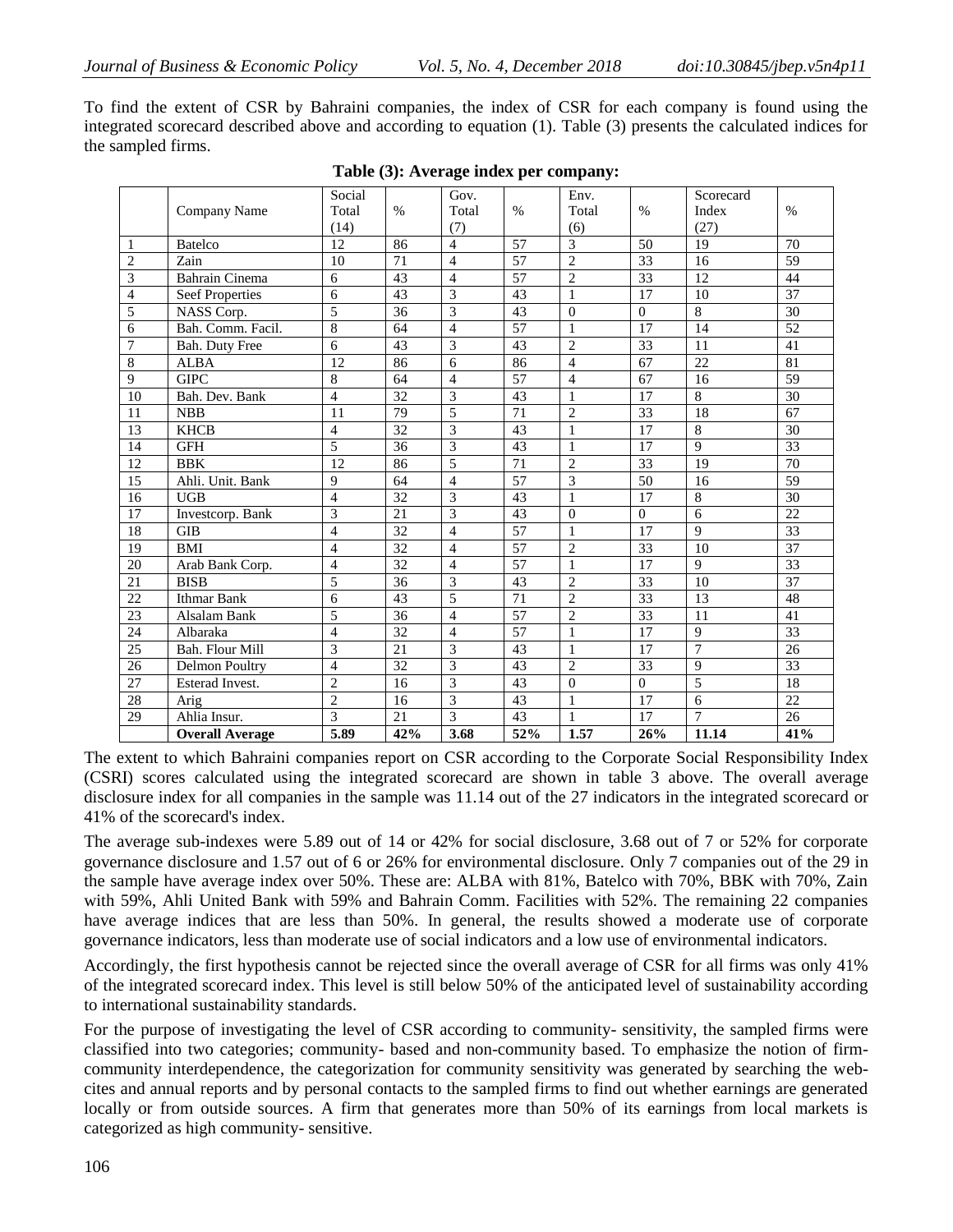On the other hand, a firm that generates more than 50% of its earnings from outside markets is categorized as less community- sensitive. According to this procedure, table 4 below shows the classification of sampled firms according to their community sensitivity. As indicated in table 5 below, the average CSR for communitysensitive firms is 12.53 items with a standard deviation of 4.185 and the average CSR for the second group is 9.33 items with a standard deviation of 4.376.

|    | <b>High-sensitive Firms</b> | Index          |       |                          | <b>Less-Sensitive</b>  | Index |      |
|----|-----------------------------|----------------|-------|--------------------------|------------------------|-------|------|
|    |                             | (27)           | $\%$  |                          | <b>Firms</b>           | (27)  | $\%$ |
| 1  | <b>Batelco</b>              | 19             | 70    | 1                        | <b>Seef Properties</b> | 10    | 37   |
| 2  | Zain                        | 16             | 59    | $\overline{c}$           | NASS Corp.             | 8     | 30   |
| 3  | <b>Bahrain Cinema</b>       | 12             | 44    | 3                        | Bah. Duty Free         | 11    | 41   |
| 4  | Bah. Comm. Facil.           | 14             | 52    | $\overline{\mathcal{L}}$ | <b>ALBA</b>            | 22    | 81   |
| 5  | <b>GIPC</b>                 | 16             | 59    | 5                        | <b>KHCB</b>            | 8     | 30   |
| 6  | Bah, Dev. Bank              | 8              | 30    | 6                        | <b>GFH</b>             | 9     | 33   |
| 7  | <b>NBB</b>                  | 18             | 67    | 7                        | <b>UGB</b>             | 8     | 30   |
| 8  | <b>BBK</b>                  | 19             | 70    | 8                        | Investcorp. Bank       | 6     | 22   |
| 9  | Ahli. Unit. Bank            | 16             | 59    | 9                        | <b>GIB</b>             | 9     | 33   |
| 10 | Arab Bank Corp.             | 9              | 33    | 10                       | <b>BMI</b>             | 10    | 37   |
| 11 | <b>BISB</b>                 | 10             | 37    | 11                       | <b>Esterad Invest.</b> | 5     | 18   |
| 12 | Ithmar Bank                 | 13             | 48    | 12                       | Arig                   | 6     | 22   |
| 33 | Alsalam Bank                | 11             | 41    |                          |                        |       |      |
| 14 | Albaraka                    | 9              | 33    |                          |                        |       |      |
| 15 | Bah. Flour Mill             | $\overline{7}$ | 26    |                          |                        |       |      |
| 16 | Delmon Poultry              | 9              | 33    |                          |                        |       |      |
| 17 | Ahlia Insurance             | 7              | 26    |                          |                        |       |      |
|    | Average                     | 12.53          | 44.35 |                          | Average                | 9.33  | 34.5 |

**Table 4: Average index per company according to community sensitivity:**

The second hypothesis states that there is no significant difference between the two groups' averages. This hypothesis investigates whether the two categories of firms in table 4 are different in the level of their reported CSR. Using SPSS, a comparison of the two groups' means was conducted to examine the significance level of the difference between the two means. Table 6 shows that the calculated t-test for the difference is 1.988. This value is slightly above the tabulated value of 1.96 for a 5% significant level. Therefore, the second hypothesis can be rejected. That is, there is a significant difference between the two groups' means. This indicates that community sensitive firms have more CSR level than less community sensitive firms.

| <b>Table 5: Descriptive Statistics (Community Sensitivity)</b> |                              |                       |                |                    |                  |            |  |  |  |  |  |
|----------------------------------------------------------------|------------------------------|-----------------------|----------------|--------------------|------------------|------------|--|--|--|--|--|
|                                                                | <b>Community Sensitivity</b> |                       |                |                    | <b>Statistic</b> | Std. Error |  |  |  |  |  |
| CSR per Company out of                                         | Com. Sensitive               | Mean                  |                |                    | 12.53            | 1.015      |  |  |  |  |  |
| 27 items in the Index                                          |                              | 95% Confidence        |                | Lower Bound        | 10.38            |            |  |  |  |  |  |
|                                                                |                              | Interval for Mean     |                | <b>Upper Bound</b> | 14.68            |            |  |  |  |  |  |
|                                                                |                              | Variance              |                |                    | 17.515           |            |  |  |  |  |  |
|                                                                |                              |                       | Std. Deviation |                    | 4.185            |            |  |  |  |  |  |
|                                                                | Not.<br>Com.                 | Mean                  |                |                    | 9.33             | 1.263      |  |  |  |  |  |
|                                                                | Sensitive                    | 95% Confidence        |                | Lower Bound        | 6.55             |            |  |  |  |  |  |
|                                                                |                              | Interval for Mean     |                | <b>Upper Bound</b> | 12.11            |            |  |  |  |  |  |
|                                                                |                              | Variance              |                |                    | 19.152           |            |  |  |  |  |  |
|                                                                |                              | <b>Std. Deviation</b> |                |                    | 4.376            |            |  |  |  |  |  |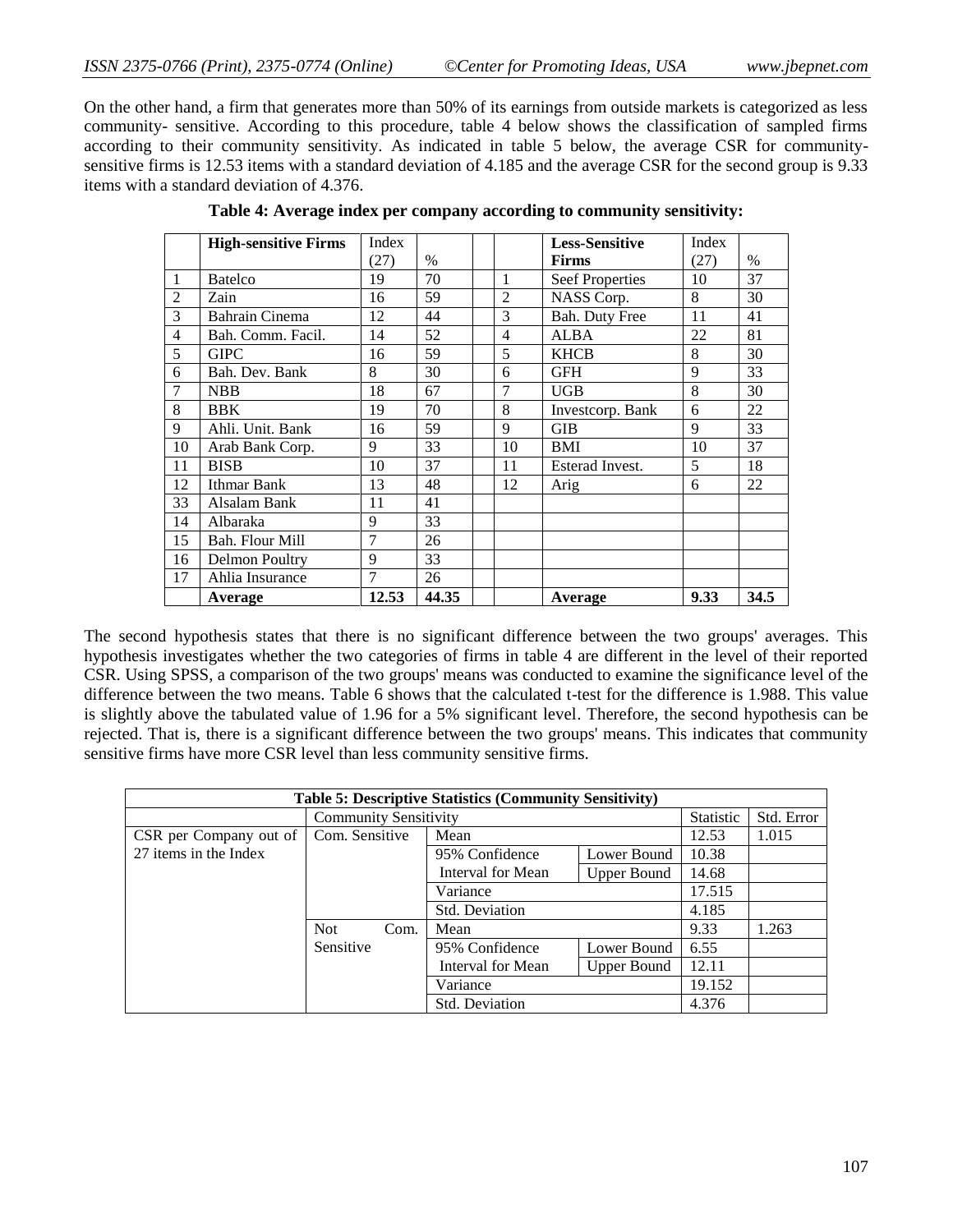|                |                 |           |      |       |        | Table 6: Independent Samples Test (Community sensitivity) |       |       |                   |       |
|----------------|-----------------|-----------|------|-------|--------|-----------------------------------------------------------|-------|-------|-------------------|-------|
| Levene's Test  |                 |           |      |       |        | t-test for Equality of Means                              |       |       |                   |       |
|                | for Equality of |           |      |       |        |                                                           |       |       |                   |       |
|                |                 | Variances |      |       |        |                                                           |       |       |                   |       |
|                |                 | F         | Sig. | t     | df     | Sig. $(2-$                                                | Mean  | Std.  | 95% Confidence    |       |
|                |                 |           |      |       |        | tailed)                                                   | Diff. | Error | Interval of the   |       |
|                |                 |           |      |       |        |                                                           |       | Diff. | <b>Difference</b> |       |
|                |                 |           |      |       |        |                                                           |       |       | Lower             | Upper |
| CSR per        | Equal           | 1.036     | .318 | 1.988 | 27     | .057                                                      | 3.196 | 1.608 | $-.103$           | 6.495 |
| Company out    | variances       |           |      |       |        |                                                           |       |       |                   |       |
| of 27 items in | assumed         |           |      |       |        |                                                           |       |       |                   |       |
| the Index      | Equal           |           |      | 1.972 | 23.153 | .061                                                      | 3.196 | 1.621 | $-.155$           | 6.547 |
|                | variances not   |           |      |       |        |                                                           |       |       |                   |       |
|                | assumed         |           |      |       |        |                                                           |       |       |                   |       |

For the purpose of investigating the level of CSR according to the size category of firms; small versus large, the sampled firms were classified into the two categories according to the size of total assets. A company with total assets of BD 500 millions and above is classified as large and a company with less than BD 500 Millions is considered small firm.

| Table 7: CSR per Company (Size Category) |       |    |                       |  |  |  |  |  |  |
|------------------------------------------|-------|----|-----------------------|--|--|--|--|--|--|
| <b>Size Category</b>                     | Mean  |    | <b>Std.</b> Deviation |  |  |  |  |  |  |
| Small Firm                               |       | 13 | 2.48                  |  |  |  |  |  |  |
| Large Firm                               | 13.19 | 16 | 4.82                  |  |  |  |  |  |  |
| Total                                    | 11 21 | 29 | 4.48                  |  |  |  |  |  |  |

Accordingly, table 7 shows that 13 companies were found to be small with average CSR of 8.77 items with a standard deviation of 2.48 and 16 companies were large with average CSR of 13.19 items with a standard deviation of 4.82. Hypothesis 3 states that there is no significant difference between large firms and small firms in terms of their CSR levels. Using SPSS, table 8 shows a mean comparison to the two groups (large versus small) averages and reveals that the difference between the two groups is significant since the calculated t-test value is 2.99 with a p value of 0.006 and this t- value is above the tabulated t- value of 1.96 at the 5% significance level. Therefore, the third hypothesis can be rejected which indicates that large firms have higher levels of CSR than small firms in Bahrain.

In order to investigate the explanatory power of firm performance in explaining variations in CSR among companies as stated in hypothesis four, a regression model is utilized with three independent variables; firm size, community sensitivity and firm performance.

## *CSR = β 0 + β1 FSIZE + β2 FPERF + β3 FSENSIT + ε* ……………………. (2)

Firm size is measured using total assets. Firm performance is measured using net income and community sensitivity is measured as a dummy variable with zero if the firm is categorized as non- sensitive and one if the firm is categorized as sensitive to community. Table 9 below shows that only firm performance (net income) is a significant independent variable with a p- value of 0.004 and a t- value of 3.15. Therefore, hypothesis four can be rejected at the 5% significant level which means that there is a positive significant relationship between firm performance and the level of CSR. However, the regression results do not support the findings of independent samples results above for the other two independent variables.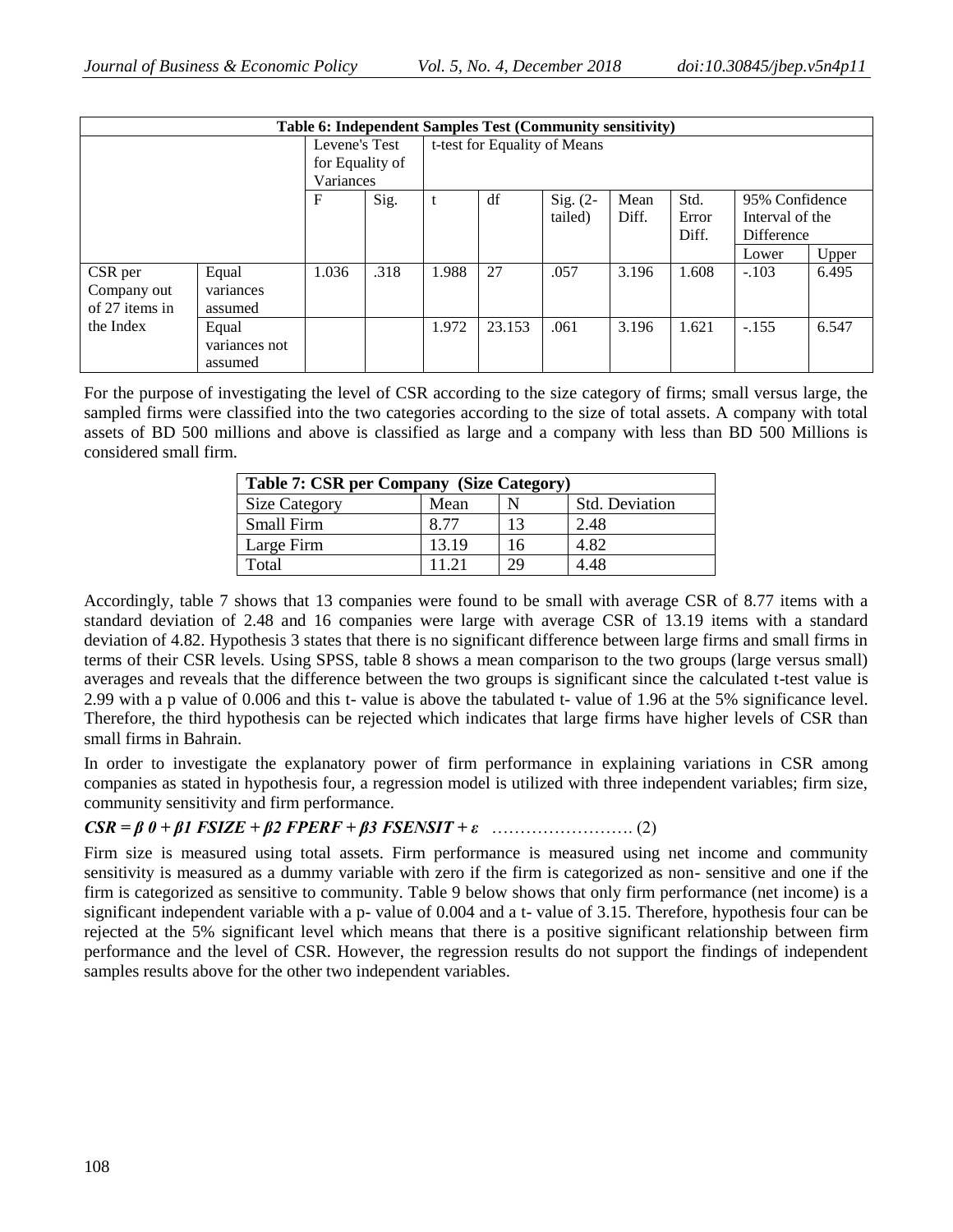| Table 9: |                                                                     | <b>Coefficients</b>          |            |                              |          |      |
|----------|---------------------------------------------------------------------|------------------------------|------------|------------------------------|----------|------|
| Model    |                                                                     | Un-standardized Coefficients |            | Standardized<br>Coefficients |          | Sig. |
|          |                                                                     | B                            | Std. Error | <b>B</b> eta                 |          |      |
|          | (Constant)                                                          | 13.284                       | 2.324      |                              | 5.716    | .000 |
|          | Firm Size                                                           | $-2.585E-007$                | .000       | $-.182$                      | $-942$   | .355 |
|          | Net Income                                                          | 4.363E-005                   | .000       | .611                         | 3.154    | .004 |
|          | Community                                                           | $-2.249$                     | 1.446      | $-.252$                      | $-1.555$ | .132 |
|          | Sensitivity                                                         |                              |            |                              |          |      |
|          | a. Dependent Variable: CSR per Company out of 27 items in the Index |                              |            |                              |          |      |

| <b>Model Summary</b>                                             |                   |          |                            |               |  |  |  |  |  |  |  |
|------------------------------------------------------------------|-------------------|----------|----------------------------|---------------|--|--|--|--|--|--|--|
| Model                                                            |                   | R Square | Adjusted<br>R <sub>1</sub> | Std. Error of |  |  |  |  |  |  |  |
|                                                                  |                   |          | Square                     | the Estimate  |  |  |  |  |  |  |  |
|                                                                  | .627 <sup>a</sup> | .393     | .320                       | 3.696         |  |  |  |  |  |  |  |
| a. Predictors: (Constant), Community Sensitivity, Firm Size, Net |                   |          |                            |               |  |  |  |  |  |  |  |
| Income                                                           |                   |          |                            |               |  |  |  |  |  |  |  |

#### *Summary and Conclusion*

The objectives of this study are (1) to evaluate the level of CSR disclosure of listed Bahraini companies in order to evaluate the participation of companies towards the country economic development; (2)

To analyze sustainability variations among Bahraini companies relative to some firm characteristics such as firm's community- sensitivity, firm size and profitability; (3) to provide evidence that Bahrain is in line with the international community order by complying with global social and environmental standards. This can be achieved by comparing the level of reported sustainability in Bahrain with an international CSR index that is recommended globally. To achieve these objectives, a disclosure index incorporating 27 items of CSR information was applied to a sample of 29 Bahraini listed firms. The findings indicate that the overall CSR in Bahrain is 41% of the utilized scorecard index. Further, the analysis indicates that firm sustainability differs according to the sub parts of sustainability. The average sub-indices were 42% for social disclosure, 52% for corporate governance disclosure and 26% for environmental disclosure. Only 7 companies out of the 29 in the

|              | <b>Table 8: Independent Samples Test (Size Category)</b> |                              |      |         |       |            |            |                   |                 |          |  |
|--------------|----------------------------------------------------------|------------------------------|------|---------|-------|------------|------------|-------------------|-----------------|----------|--|
|              |                                                          | t-test for Equality of Means |      |         |       |            |            |                   |                 |          |  |
| Equality of  |                                                          |                              |      |         |       |            |            |                   |                 |          |  |
|              |                                                          | Variances                    |      |         |       |            |            |                   |                 |          |  |
|              |                                                          | F                            | Sig. | T       | df    | Sig. $(2-$ | Mean       | Std. Error        | 95% Confidence  |          |  |
|              |                                                          |                              |      |         |       | tailed)    | Difference | <b>Difference</b> | Interval of the |          |  |
|              |                                                          |                              |      |         |       |            |            |                   | Difference      |          |  |
|              |                                                          |                              |      |         |       |            |            |                   | Lower           | Upper    |  |
| CSR per      | Equal                                                    | 11.209                       | .002 | $-2.99$ | 27    | .006       | $-4.418$   | 1.477             | $-7.450$        | $-1.387$ |  |
| Company      | variances                                                |                              |      |         |       |            |            |                   |                 |          |  |
| out of 27    | assumed                                                  |                              |      |         |       |            |            |                   |                 |          |  |
| items        | Equal                                                    |                              |      | $-3.18$ | 23.32 | .004       | $-4.418$   | 1.389             | $-7.289$        | $-1.548$ |  |
| in the Index | variances                                                |                              |      |         |       |            |            |                   |                 |          |  |
|              | not                                                      |                              |      |         |       |            |            |                   |                 |          |  |
|              | assumed                                                  |                              |      |         |       |            |            |                   |                 |          |  |

sample have average index over 50%.

In general, this level of CSR is still below 50% of the anticipated level of sustainability according to international sustainability standards. Furthermore, the sample was subdivided according to firm size in one part and according to its community sensitivity in another part to investigate whether companies vary in their CSR accordingly. The results revealed that large firms and community- sensitive firms have more CSR level than smaller and less community sensitive firms. A multiple regression model incorporating firm size, firm sensitivity and firm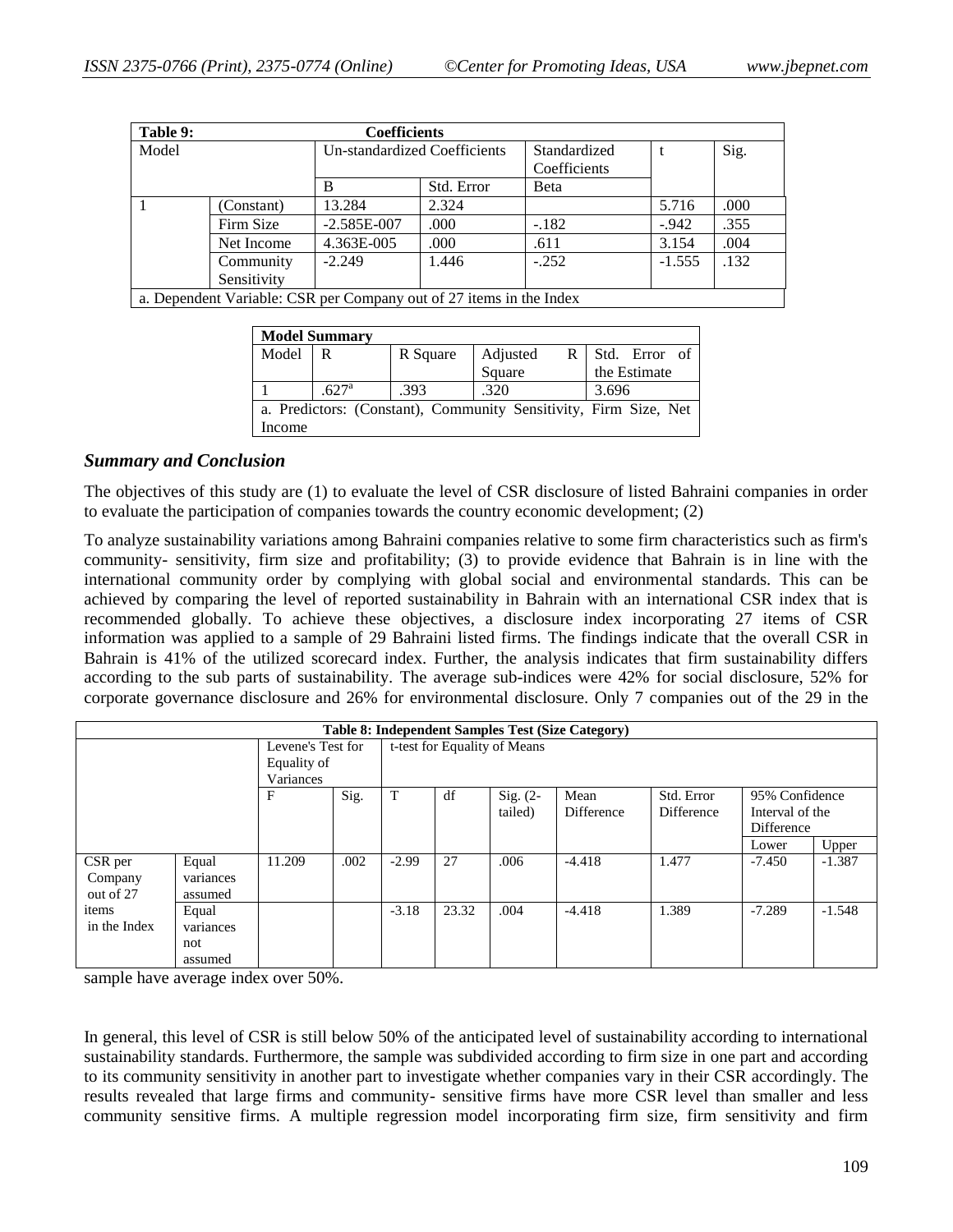performance was utilized to explain variations of CSR among the sampled companies. Only firm performance represented by net income appears to be a significant explanatory variable in explaining such variations.

The current study has a number of limitations. First, the scope of this study is only limited to only 29 Bahraini listed companies that have disclosed CSR information. Second, the findings of this study may not be generalized to different countries with different business environments and cultures. Third, while an un-weighted disclosure index was used in this study, the findings might be different if a weighted disclosure index, which assesses the importance of each item in accordance with specific user group' perspective, were used. However, variables other than those included in the study may affect the extent of CSR. Further studies in the future may be needed to incorporate the impact of other potential explanatory variables on CSR but with a larger sample from all GCC countries.

#### *References*

- Anderson, J. C., and Frankle, A. W. (1980), "Voluntary social reporting: An ISO-beta portfolio Analysis". The *Accounting Review*, Vol. 55, pp. 467–479.
- Archel, P., Husillos, J., Larrinaga, C., and Spence, C. (2009), "Social disclosure, legitimacy theory and the role of the state". *Accounting, Auditing & Accountability Journal*, Vol. 22 No. 8, pp. 1284–1307.
- Artiach, T., Lee, D., Nelson, D. and Walker, J. (2010), "The Determinants of Corporate Sustainability Performance", *Accounting and Finance*, Vol. 50 No. 1, pp. 31–51.
- Azim, M. I., Ahmed, S., and Islam, M. (2009), "Corporate social reporting practice: Evidence from listed companies in Bangladesh". *Journal of Asia-Pacific Business*, Vol. 10 No. 2, pp. 130–145.
- Ballou, B., Heitger, D.L. and Landes, C.E. (2006), "The future of corporate sustainability reporting", *Journal of Accountancy*, Vol. 200 No. 6, pp. 65-74.
- Bolivar, M. (2009), "Evaluation corporate environmental reporting in the Internet", *Business and Society*, Vol. 48 No. 2, pp. 179-205.
- Bolivar, M. and Garcia, B. (2004), "The corporate environmental disclosures on the Internet:
- The case of IBEX 35 Spanish", *International Journal of Accounting, Auditing and Performance Evaluation*, Vol. 1 No. 2, pp. 215-266.
- Bonson, E. and Bendnarova, M. (2015), "CSR reporting practices of Eurozone companies", *Spanish Accounting Review,* Vol. 18 No. 2, pp. 182-193.
- Branco, M. and Rodrigues, L. (2008), "Social responsibility disclosure: A study of proxies for the public visibility of Portuguese banks‖, *British Accounting Review*, Vol. 40 No. 2, pp. 161-181**.**
- Burke, L., Logsdon, J. M., Mitchell, W., Reiner, M., and Vogel, D. (1986), "Corporate community involvement in the San Francisco Bay area". *California Management Review*, Vol. 28, pp.122-141.
- Castelló, I., and Lozano, J. (2009), "From risk management to citizenship corporate social responsibility: Analysis of strategic drivers of change", *Corporate Governance*, No. 9, pp.373-385.
- Cho, C., Roberts, R. and Patten, D. (2010), "The language of US corporate environmental disclosure", *Accounting, Organizations and Society*, Vol. 35, No. 4, pp. 431–443.
- Cooke, T. (1989), "Voluntary corporate disclosure by Swedish companies", *Journal of International Financial Management and Accounting*, Vol. 1, No. 2, pp. 171-195.
- Cormier, D., and Magnan, M, (2007), "The revisited contribution of environmental reporting to investors' valuation of a firm's earnings: An international perspective", *Ecological Economics*, Vol. 32 No. 3, pp. 613–626.
- Deegan, C. (2002), "The legitimising effect of social and environmental disclosures a theoretical foundation", *Accounting, Auditing & Accountability Journal*, Vol. 15 No. 3, pp. 282-311.
- Deegan, C. and Gordon, B. (1996), "A study of the environmental disclosure practices of Australian corporations‖, *Accounting & Business Research*, Vol. 26 No. 3, pp. 187-99.
- Deegan C and Rankin M (1996), "Do Australian Companies Report Environmental News Objectively? An Analysis of Environmental Disclosures by Firms Prosecuted Successfully by the Environmental Protection Authority", *Accounting, Auditing and AccountabilityJournal*, Vol. 9 No. 2, pp. 50-67.
- Deegan, C.,and Samkin, G. (2006), New Zealand Financial Accounting. Sydney: McGraw Hill.
- Donaldson, T. and Preston, L. (1995), "The stakeholder theory of the corporation: concepts, evidence, and implications", *Academy of Management Review*, Vol. 20 No. 1, pp. 65-91.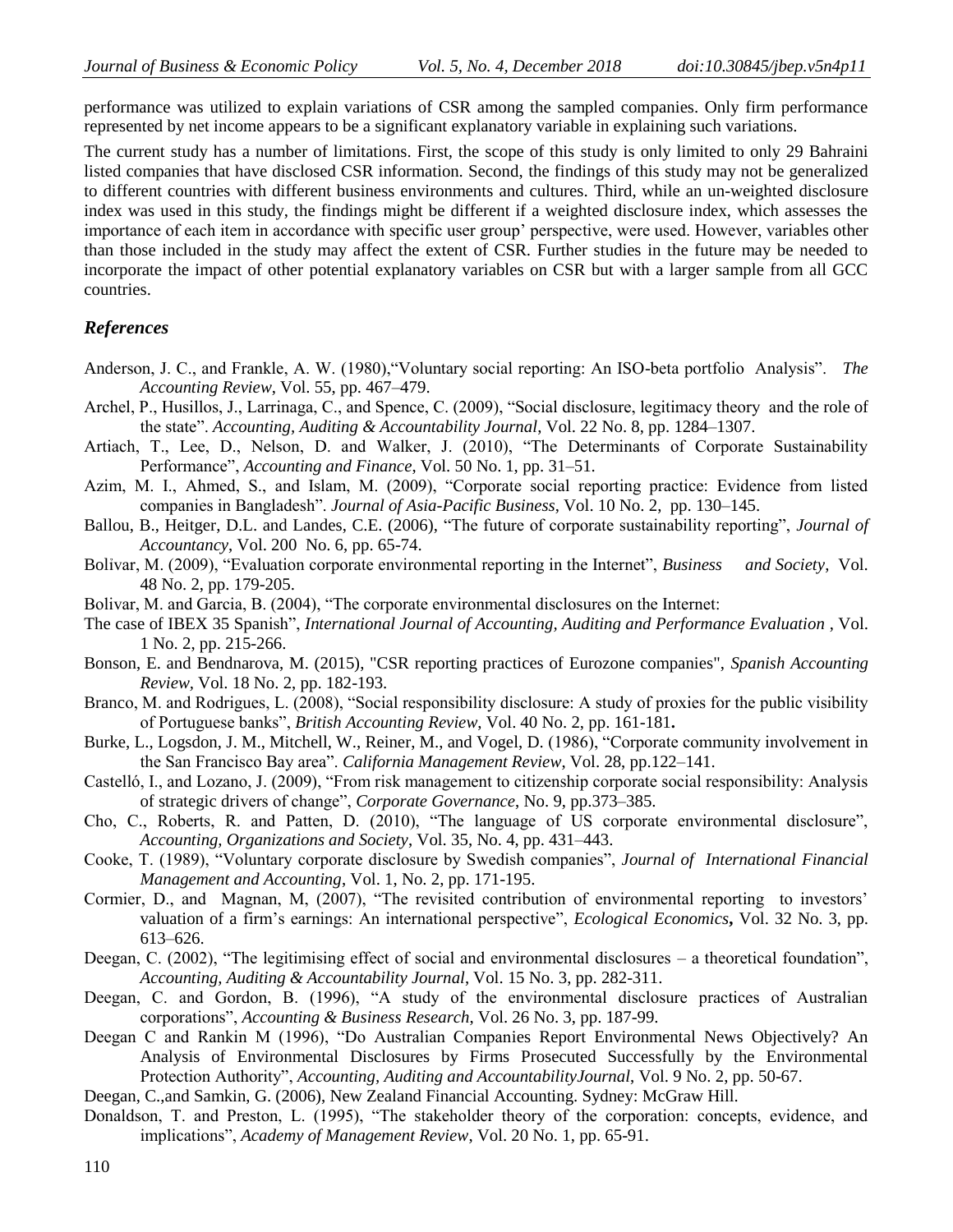- Du, S., Bhattacharya, C., and Sen, S. (2010), "Maximizing business returns to corporate social responsibilities: The role of CSR communication", *International Journal of Management Reviews*, Vol. 12 No. 1, pp. 8– 19.
- Fauzi, H., Mahoney, L. S. and Rahman, A. A. (2007), "The Link between Corporate Social Performance and Financial Performance: Evidence from Indonesian Companies‖, *Issues in Social and Environmental Accounting*, Vol.1 No.1, pp. 149–159.
- Ferrero, J. M., Garcia-Sanchez, I. M., and Cuadrado-Ballesteros, B. (2013), "Effect of financial reporting quality on sustainability information disclosure". *Corporate Social Responsibility and Environmental Management***,** [http://dx.doi.org/10.1002/csr.1330.](http://dx.doi.org/10.1002/csr.1330)
- Freeman, E. (1984), Strategic management: A stakeholder approach. Boston: Pitman Publishing.
- Freedman, M. and Jaggi, B. (1986), "An analysis of the impact of corporate pollution disclosures included in annual financial statements on investment decisions", *Advances in Public Interest Accounting*, Vol. 1, pp. 193-212.
- Frynas, J. G. (2010), "Corporate social responsibility and societal governance: Lessons from transparency in the oil and gas sector‖. *Journal of Business Ethics*, No. 93, pp 163–179.
- Gallo, P.,and Christensen, L. (2011), "Firm size matters: An empirical investigation of organizational size and ownership on sustainability-related behaviors‖. *Business and Society,*No. 50, pp. 315–349.
- Gray, R.H. (2006), "Social, environmental and sustainability reporting and organisational value creation? Whose value? Whose creation?", *Accounting, Auditing and Accountability Journal*, Vol. 19 No. 6, pp. 793-819.
- Gray, R., Kouhy, R. and Lavers, S. (1995a), "Corporate social and environmental reporting: a review of the literature and a longitudinal study of UK disclosure", *Accounting, Auditing & Accountability Journal*, Vol. 8 No. 2, pp. 47-77.
- Guthrie, J. and Parker, L.D. (1989), "Corporate social reporting: a rebuttal of legitimacy theory", *Accounting & Business Research*, Vol. 19 No. 76, pp. 343-52.
- Haniffa, R. and Cooke, T. (2002), "Culture, corporate governance and disclosure in Malaysian corporations", *Abacus*, Vol. 38 No. 3, pp. 317-349.
- Haniffa, R. and Hudaib, M. (2007), "Exploring the Ethical Identity of Islamic Banks via Communication in Annual Reports". *Journal of Business Ethics*, Vol. 76 No. 1.
- Ingram, R. W. (1980), "An investigation of the information content of certain social responsibilityDisclosure". *Journal of Accounting Research*, Vol. 18, pp. 14–22.
- Jaggi, B. and Freedman, M. (1982), "An analysis of the information content of pollution disclosures", The *Financial Review*, September, pp. 142-52.
- Jensen, M.C. and Meckling, W.H. (1976), "Theory of the firm: managerial behavior, agency costs and ownership structure", *Journal of Financial Economics*, Vol. 3, October, pp. 305-60.
- Khasharmeh, H. and Suwaidan, M. (2010), "Social responsibility disclosure in corporate annual reports: Evidence from the Gulf Cooperation countries", *International Journal of Accounting, Auditing and Performance Evaluation*, Vol. 6 No. 4, pp. 327-345.
- Kitzmueller, M. & Shimshack, J. (2012), "Economic Perspectives on Corporate Social esponsibility", *Journal of Economic Literature*, Vol. 50, No. 1, pp. 51-84.
- KPMG (2005). "International survey of corporate responsibility reporting". Available at: http://www.kpmg.com.au/Portals/0/KPMG%20Survey%20200500\_3.pdf.
- Longo, M., Mura, M., and Bonoli, A. (2005), "Corporate social responsibility and corporate performance: The case of Italian SMEs", *Corporate Governance*, Vol. 5 No. 4, pp. 28–42.
- Levy, D. L., Szejnwald, B. H., and de Jong, M. (2010), "The contested politics of corporate Governance, the case of the global reporting initiative". *Business and Society*, Vol. 49 No. 1, pp. 88–115.
- Lindblom, C. E. (1984), "The accountability of private enterprise: Private No. Enterprise Yes. In: A. M. Tinker (Ed.)", Social accounting for corporations. New York: Marcus Weiner.
- Mackey, J. (2005), "Putting customers ahead of investors, in rethinking the social responsibility
- of business: a reason debate featuring Milton Friedman, whole foods' John Mackey and cypress semi conductor's T.J. Rogers‖, *Reason,* Vol. 37 No. 5, pp. 28-37.
- Mäkelä, H., and Näsi, S. (2010), "Social responsibilities of MNCs in downsizing operations: A Finnish forest sector case anlysis from the stakeholder, social contract and legitimacy
- theory point of view‖. *Accounting, Auditing & Accountability Journal*, Vol. 23, No. 2,pp. 149–174.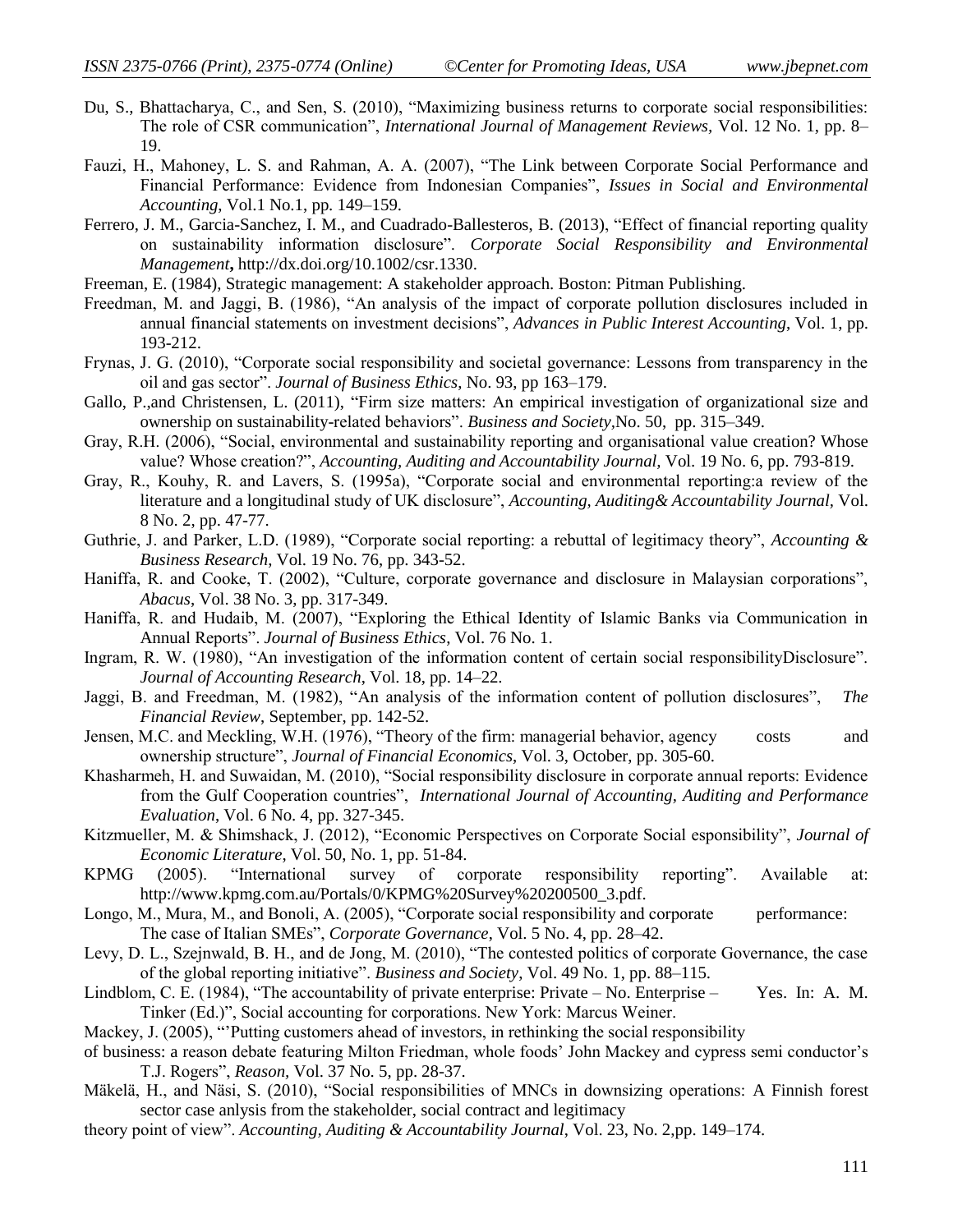- Margolis, J. D., Elfenbein, H.A. and Walsh, J. P. (2009), "Does It Pay To Be Good... And Does It Matter? A Meta–analysis of the Relationship between Corporate Social and Financial performance", [http://papers.ssrn.com/sol3/papers.cfm?abstract\\_id=1866371](http://papers.ssrn.com/sol3/papers.cfm?abstract_id=1866371) (16.05.2013).
- Marimon, F., Alonso-Almeida, M., and Rodríguez, M. (2012), "The worldwide diffusion of the global reporting initiative: What is the point?", *Journal of Cleaner Production*, Vol. 33, pp. 132–144.
- Mathews, M. R. (1993), "Socially responsible accounting". London: Chapman Hall.
- McIntosh, M. (2008), "Sustainable enterprise and sustainable futures", in Suder, G.G.S. (Ed.),International Business Under Adversity: A Role in Corporate Responsibility, Conflict Prevention and Peace, Edward Elgar, Cheltenham, pp. 139-49.
- McGuire, J. B., Sundgren, A. and Schneeweis, T. (1988), "Corporate Social Responsibility and Firm Financial Performance", *Academy of Management Journal*, Vol.31 No. 4, pp. 854–872.
- Merkl-Davies, D., and Brennan, N. (2007), "Discretionary disclosure strategies in corporate narratives: Incremental information or impression management?" *Journal of Accounting Literature*, Vol. 26, pp. 116–196.
- Milne, M.J. and Adler, R.W. (1999), "Exploring the reliability of social and environmental disclosures content analysis", *Accounting, Auditing & Accountability Journal*, Vol. 12 No. 2, pp. 237-56.
- Moroney, R., Windsor, C., and Aw, Y. T.  $(2011)$ , "Evidence of assurance enhancing the quality of voluntary environmental disclosures: An empirical analysis". Accounting and Finance, http://dx.doi.org/10.1111/j.1467-629X.2011.00413.x
- Morsing, M., and Schultz, M. (2006), "Corporate Social Responsibility Communication: Stakeholder information, response and involvement strategies', *Business Ethics: A European Review*, Vol. 15 No. 4, pp. 323–338.
- Naser, K., and Al-Khatib, K. (2000), "Determinants of the depth of voluntary disclosure in the board of directors' statement in a sample of Jordanian listed companies". *Advances in International Accounting*, Vol. 13, pp. 99–118.
- **Nilipour, A. and Nilipour, A. (2012), "Survey of the Association between Financial Performance and Corporate** Sustainability Performance (Case Study: Cement Companies Accepted at Tehran Stock Exchange)", *Interdisciplinary Journal of Contemporary Research in Business*, Vol. 3 No. 9, pp. 1084–1092.
- Noronha, C., Tou, S., Cynthia, M. I., and Guan, J. J. (2012), "Corporate social responsibility reporting in China: An overview and comparison with major trends", *Corporate Social Responsibility and Environmental Management*, http://dx.doi.org/10.1002/csr.1276
- Ogrizek, M. (2004), "The effect of corporate social responsibility on the branding of financial services", *Journal of Financial Services Marketing*, Vol. 6, No. 3, pp. 215-228.
- Outtes-Wanderley, L., Soares, L., Lucian, R., Farache, F., and de Sousa Filho Milton, J. (2008), "CSR information disclosure on the web: A context-based approach analyzing the influence of country of origin and industry sector". *Journal of Business Ethics*, Vol. 82, pp. 369–378.
- Parker, L. (2005), "Social and environmental accountability research: a view from the commentary box", *Accounting, Auditing & Accountability Journal*, Vol. 18 No. 6, pp. 842-60.
- Patten, D.M. (1992), "Intra-industry environmental disclosures in response to the Alaskan oil spill: a note on legitimacy theory", *Accounting, Organizations and Society*, Vol. 17 No. 5, pp. 471-5.
- Porter, M. and Kramer, M. (2006), "Strategy& society: the link between competitive advantage and corporate social responsibility", Harvard Business Review, December, pp. 78-93.
- Pozniak L., Ferauge P., Armone, L. and Geerts, A. (2011), "Determinants of Internet corporate social responsibility communication", *Global Journal of Business Research*, Vol. 5, No. 4, pp. 1-14.
- Razeed, A. (2010), "Determinants of environmental disclosure practices of US resource companies: Hard copy versus Internet reporting". Available at: http:/apira2010.econ.usyd.edu.au/conference e\_proceedings /APIR A-2010-295-Razeed-
- Reverte, C. (2009), Do better governed firms enjoy a lower cost of equity capital?: Evidence from Spanish firms. Corporate Governance, 9(2), 133–145.
- Reynolds, M., and Yuthas, K. (2008), "Moral discourse and corporate social responsibility Reporting", *Journal of Business Ethics*, Vol. 78, No. 1–2, pp. 47–64.
- Roberts, R. (1992), "Determinants of corporate social responsibility disclosure: an application of Stakeholders theory‖, *Accounting, Organizations and Society*, Vol. 17 No. 6, pp. 595-612.